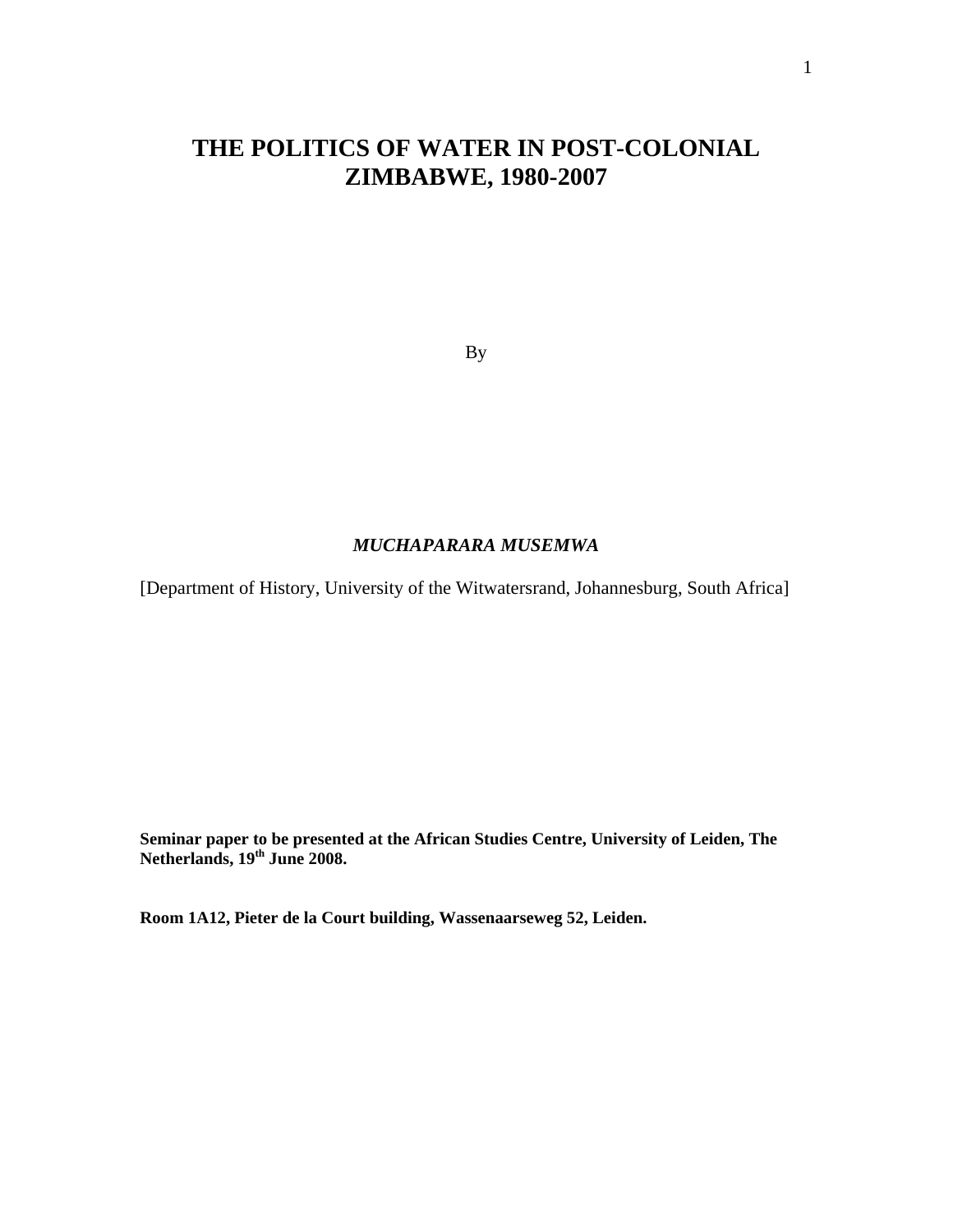#### **ABSTRACT**

*Zimbabwe's political crisis has engendered a series of inter-connected crises. Of all these crises, water shortages have produced, perhaps, the most contentious aspect of the urban crisis, pitting the city and the state in a constant struggle over water control. For two decades, the postcolonial state focused heavily on rural water development at the expense of urban areas. But, from 2000 onwards the state's policy veered sharply from the rural areas to a sudden interest in the management of urban water supplies. How did this change come about and what have been the consequences of state intervention for urban residents' access to water? This article argues that democratic control over municipal water supply in Zimbabwe's cities has become a contested arena. For the first time, the question of municipal control of water has become explicitly linked to city/state conflict in Zimbabwe. Zimbabwe's urban water crisis offers a powerful testimony of the harmful effects of state intervention especially if it is driven by political expediency. Ensuring universal public service delivery takes more than just the imposition of a water authority run by government functionaries. This requires profound political changes that render democratic space to urban citizens to decide who should govern them and to determine how urban resources should be harnessed and allocated.* 

## **Introduction**

Zimbabwe today represents much of what Chabal and Daloz have called 'the political instrumentalisation of disorder'.<sup>1</sup> By this they mean 'the process by which political actors in Africa seek to maximize their returns on the state of confusion, uncertainty and sometimes even chaos, which characterises most African polities'.<sup>2</sup> An extension of this paradigm suggests that, in tandem with the above view, there is a general disrespect for the conventions that govern official political and economic sectors and activities, and a total dependence on personal or personalised and top-down solutions to societal problems.<sup>3</sup> It is within such a context that we need to understand how the ZANU-PF government has sought to 'instrumentalize the resources' which it commands within the general political economy of disorder obtaining in Zimbabwe since 2000.

The current political impasse is the culmination of the electoral defeat of a draft constitution [Feb. 2000], the rise of a formidable opposition party, the MDC in September 2000, and the flurry of violent land invasions which preceded the elections of 24 and 25 June 2000 in

<sup>&</sup>lt;sup>1</sup> P. Chabal and J. Daloz, *Africa Works: Disorder as Political Instrument* (Oxford: James Currey, 1999), p. xviii

<sup>&</sup>lt;sup>2</sup> Chabal and Daloz, *Africa Works*, p. xix.<br><sup>3</sup> Chabal and Dalog, *Africa Works*, p. yiv.

Chabal and Daloz, *Africa Works*, p. xix.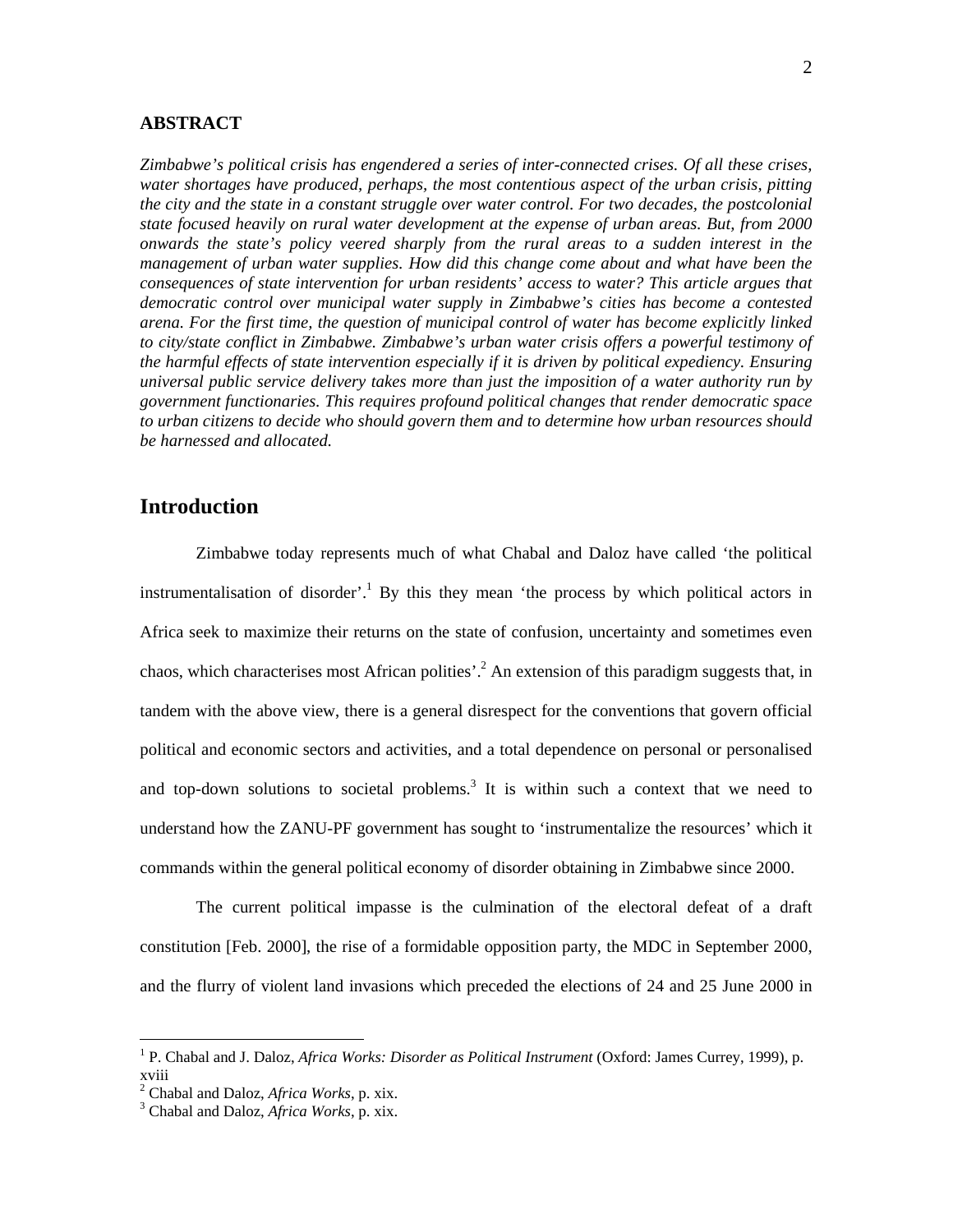which the MDC won 57 seats and ZANU-PF  $62<sup>4</sup>$  These events produced conditions in which both violence and authoritarianism have been instrumentalized by the state to attain a measure of compliance from a restless populace.<sup>5</sup> In addition, water, second only to land, has become an exemplar of the political use of resources by the ruling party to keep itself in power. It has used it to destabilise the longstanding water distribution arrangements in urban areas in total disregard of the laws that govern local authorities and to exploit the opportunities that arise from the resulting chaos.

This article is divided into three parts. The first part traces the evolution of the history and politics of water development in post-independence Zimbabwe from 1980 to 1990. It discusses the motivation behind the central government's long-standing commitment to water development in the rural areas of Zimbabwe in that period. The second part briefly focuses on the period 1990-2000 as a decade of neo-liberal reforms in which the Economic Structural Adjustment Programme (ESAP) was introduced, implemented, and abandoned. The article situates the imperatives for water reforms within the broader objectives of ESAP and discusses how these reforms led to the promulgation of the 1998 Water Act, replacing the 1976 Water Act, as well as the introduction of a new legislation, the Zimbabwe National Water Authority Act of 1998, which gave rise to a parastatal, by the same name, the Zimbabwe National Water Authority (ZINWA) established in 1999. The third part shifts to a discussion of the cabinet directive to the City of Harare in 2005 to hand over its water and sewer infrastructure to ZINWA. The order was subsequently extended to Zimbabwe's second largest city, Bulawayo, in 2007. The article also

<sup>&</sup>lt;sup>4</sup> Norma Kriger, 'ZANU (PF) Strategies in General Elections, 1980-2000: Discourse and Coercion', *African Affairs* 104, 414 (2005), p. 26. 5

T. O. Ranger, 'City Versus State in Zimbabwe: Colonial Antecedents of the Crisis', *Journal of Eastern and African Studies*, Vol. 1, No. 2 (July 2007), pp. 161-192; A. Y. Kamete, 'The Return of the Jettisoned: ZANU-PF's Crack at "Re-urbanising" Harare, *Journal of Southern African Studies*, Vol. 32, No. 2, (June 2006), pp. 255-271; and A. Y. Kamete, 'Of Jinxes and Blessings: The Opposition in Zimbabwe's Urban Local Governance', K. Hulterström, A. Y. Kamete, H. Melber (eds.) *Political Opposition in African Countries: The Cases of Kenya, Namibia, Zambia and Zimbabwe*, Nordiska Afrikainstitutet, Uppsala, Discussion Paper 37, 2007, pp. 39-60.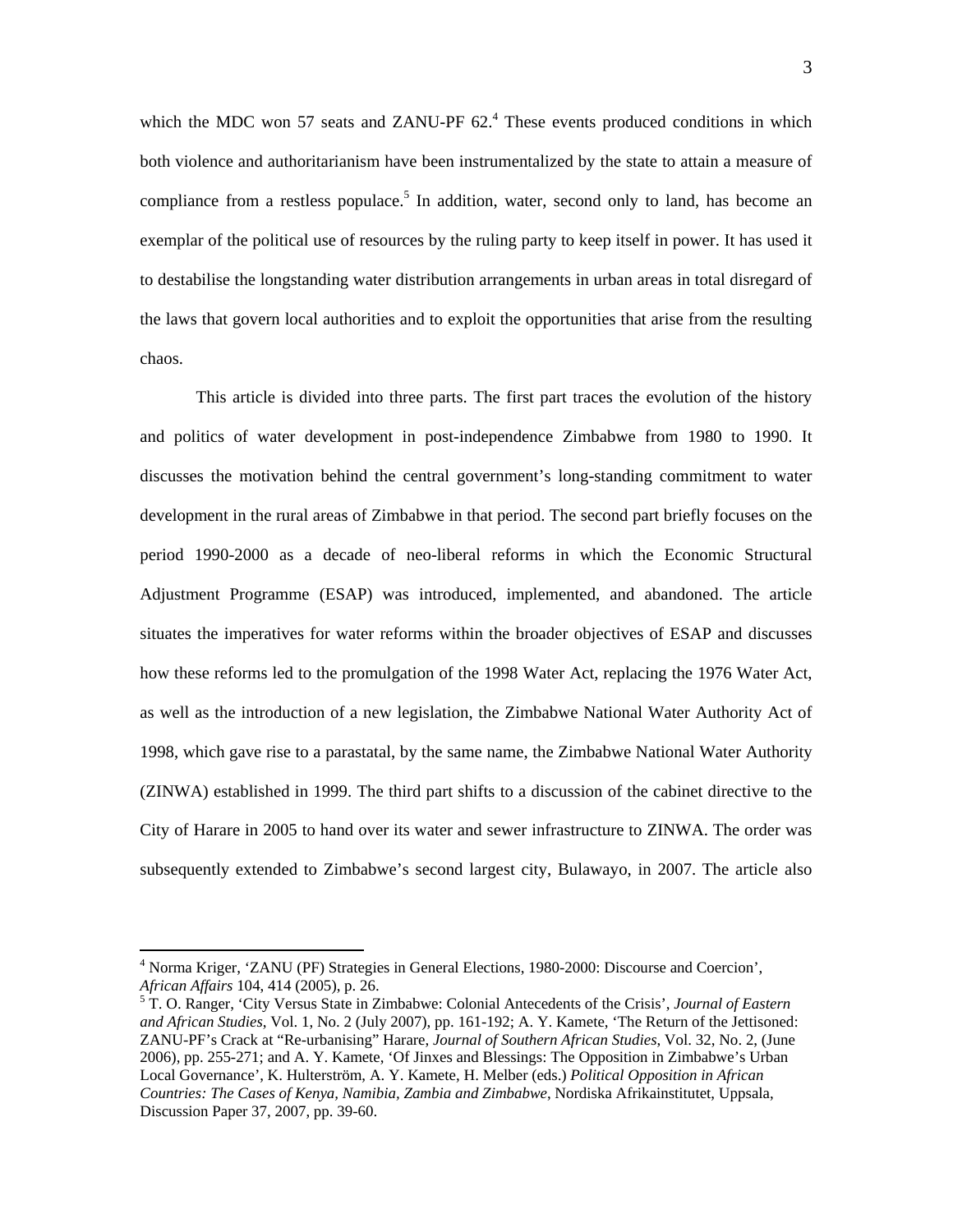discusses the responses to the imposition of ZINWA on Harare and Bulawayo. The paper ends with a discussion on why ZINWA was detested in the country's two largest cities.

#### **PART 1**

## **BACKGROUND: REDRESSING THE COLONIAL AND POST-COLONIAL WATER IMBALANCES**

One of the legacies of colonialism in Zimbabwe was that in 1980, the Zimbabwe government inherited a colonially skewed water allocation policy which effectively remained in place until 1998 when two pieces of legislation – a new Water Act and the Zimbabwe National Water Authority Act – were passed, putting an end to the colonial legacy of water. The colonial government bequeathed to Zimbabwe a dual and unequal property regime structured along racial lines. On the one hand, there was commercial land which was predominantly occupied by European settlers under private tenure. On the other hand, the majority of the African population resided on marginal lands known as reserves or tribal trust lands [renamed 'communal areas' after independence]<sup>6</sup> but could not buy or sell them as they were subject to customary tenure. This inequitable division of land simultaneously mirrored the unequal distribution of, and rights to, water between African communal areas and white commercial farms, as codified in the 1976 Water Act.<sup>7</sup> The postcolonial state's determination to eradicate the inequalities inherent in water allocation by introducing a just system of water allocation was, in part, an expression of its commitment to the establishment of a socialist and egalitarian society underpinned by social justice for all.<sup>8</sup>

 $6$  B. Mbiba, 'Communal Land Rights in Zimbabwe as State Sanction and Social Control: A Narrative', *Africa: Journal of the International African Institute*, Vol. 71, No. 3 (2001), pp. 426-448. 7

 $<sup>7</sup>$  A. Hellum and B. Derman, 'Negotiating Water rights in the Context of a New Political and legal</sup> Landscape in Zimbabwe', F. Von Benda-Beckmann and K. Von Benda-Beckmann, and A. Griffiths (eds.) *Mobile People, Mobile Law: Expanding Legal Relations in a Contracting World* (Aldershot: Ashgate Publishing Company, 2005), pp. 181.

<sup>8</sup> Government of Zimbabwe, *Growth with Equity*, February 1981.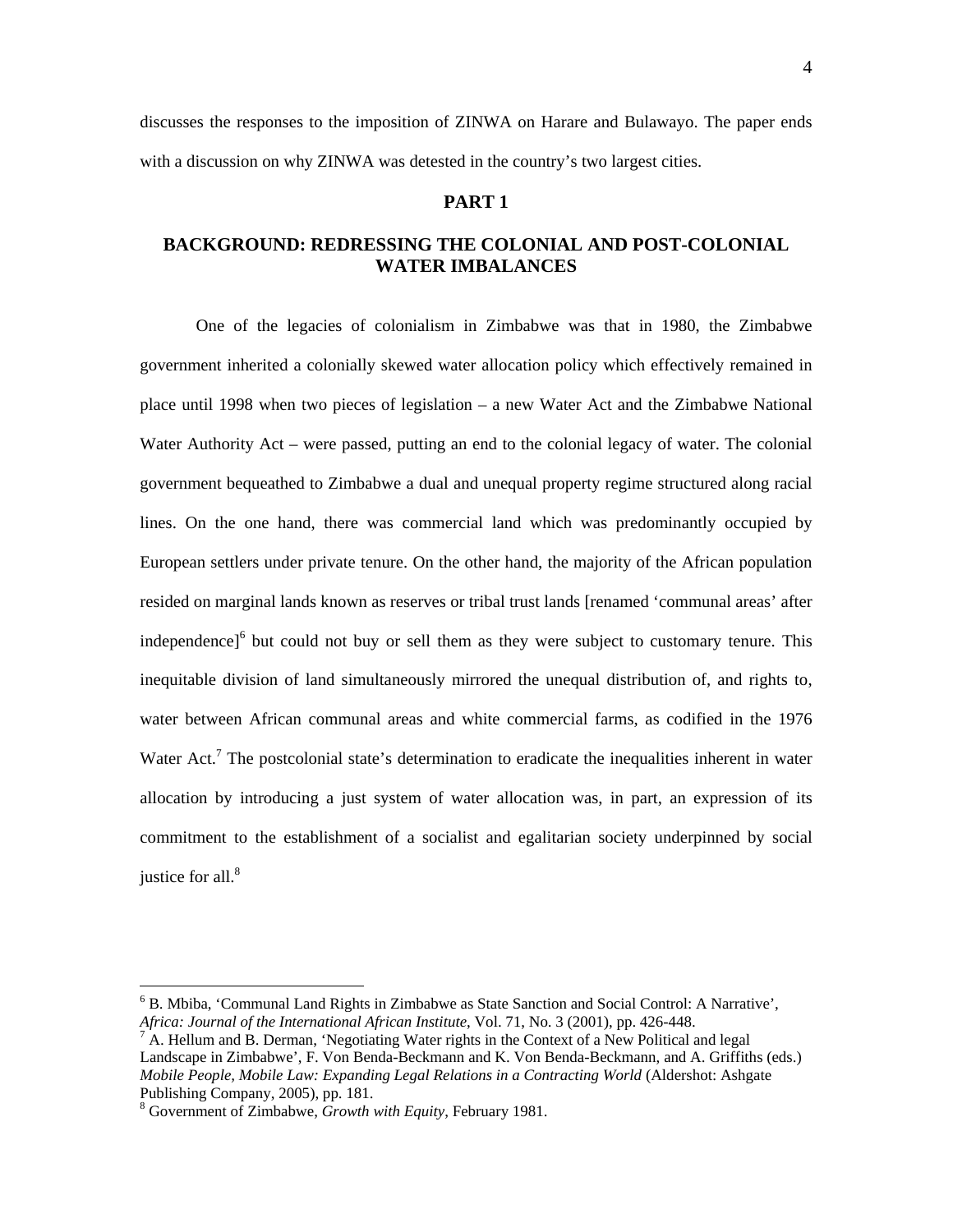Often employing Marxist-Leninist rhetoric which emphasised the twin goals of growth and redistribution, the government declared the provision of clean water and sanitation to rural communities to be one of its principal priorities in the *Transitional National Development Plan*:

The previous neglect in the provision of water supplies in the communal areas is to be corrected. The majority of people living in the communal areas have no adequate access to clean drinking water. Government will formulate a water development and management strategy; an integral part of the master plan for rural water supply under which existing domestic water supplies (including underground water in communal areas) will be surveyed, guidelines, priorities and strategies for the provision of water supplies established.<sup>9</sup>

Water development became part of a wider government community development strategy designed to guarantee the improvement of living standards for the marginalized rural people,  $10$ especially women and children, 'through increased access to safe and reliable water and sanitation facilities and improved health and hygienic practices'.<sup>11</sup> There is no doubt therefore that the new government was overtly pro-rural in its redevelopment and reconstruction goals.

 The government's rural bias was premised on both historical and political considerations from which it derived its legitimacy. It was historical because of the government's conscious desire to redevelop rudimentary rural infrastructure in most of Zimbabwe.<sup>12</sup> But it was also political because peasants and other rural-based social groups had been the linchpin of ZANU-PF's armed guerrilla struggle waged predominantly in the rural areas and ensured the ruling party's rise to power in  $1980$ <sup>13</sup> Since then, it has mostly been the rural constituencies that have continued to vote ZANU-PF back into power and such unflinching support has not gone unnoticed by the leadership. On winning the 2005 elections, President Mugabe hailed the rural

 $9$  Transitional National Development Plan, pp. 61-62.

<sup>&</sup>lt;sup>10</sup> J. Mw Makumbe, *Participatory Development: The Case of Zimbabwe* (Harare: University of Zimbabwe Publications, 1996), p. 79-80.

<sup>11</sup> Government of Zimbabwe: Ministry of Rural Resources and Water Development, *Towards Integrated Water Resources Management: Water Resources Management Strategy for Zimbabwe*, 2000, p. 16: See also Government of Zimbabwe: *Water Resources and Development: (Ministry of Energy and Water Resources and Development) Functions, Objectives and Policy*, Seminar for Provincial Governors, Heads of Ministries (2 May 1984).<br><sup>12</sup> Davies, Sanders, and Shaw, 'Liberalisation for Development', p. 155.

<sup>&</sup>lt;sup>13</sup> Lan, *Guns and Rain: Guerrillas and Spirit Mediums in Zimbabwe (James Currey, 1985).*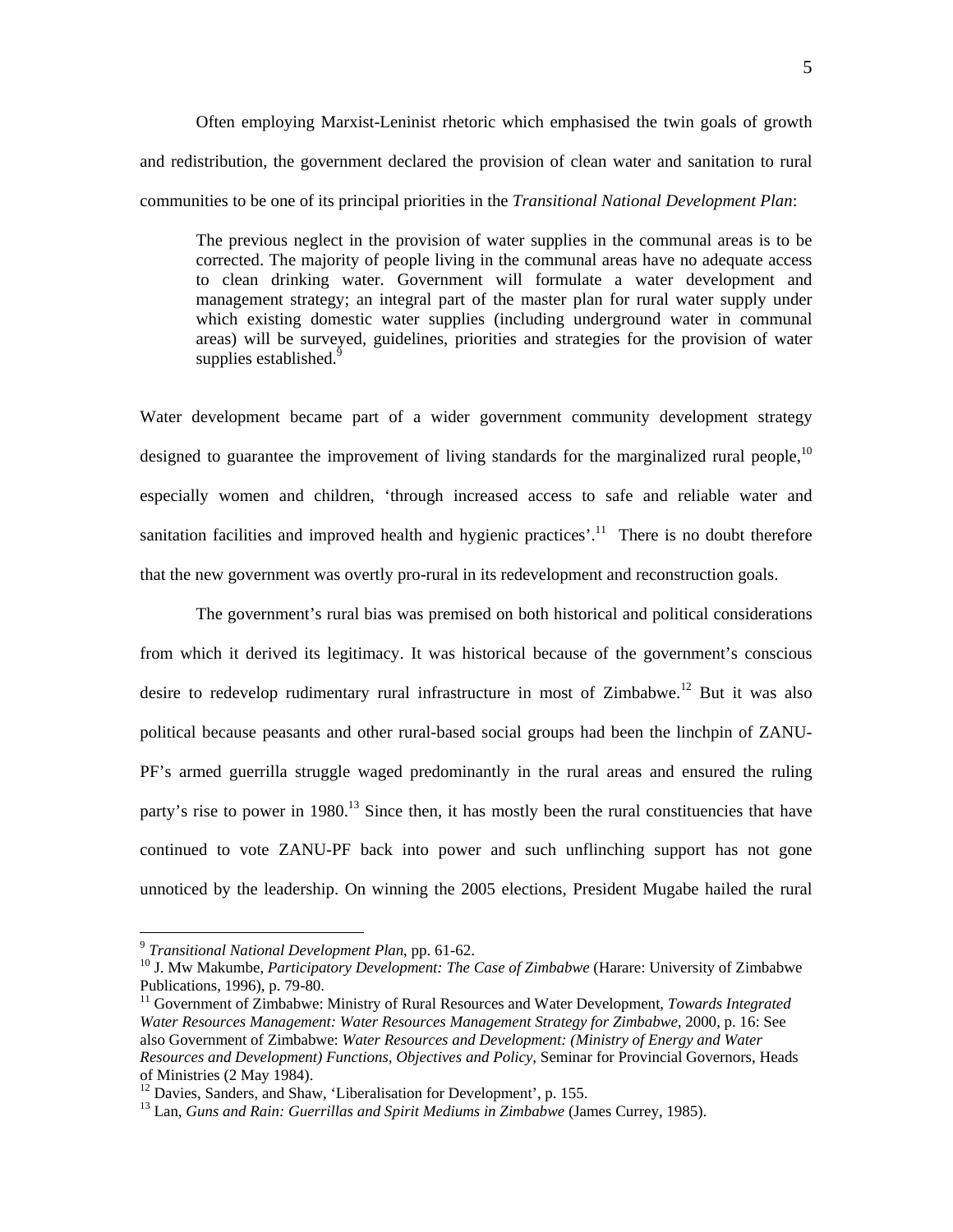voters for being 'the most consistent revolutionaries and decisive pillar of support for the party'.<sup>14</sup> The government, it would seem, felt obliged to offer some kind of recompense to the 'masses' by investing state resources in people-oriented projects.15

The government made some notable improvements in the provision of water and sanitation to households in communal areas, and won it praise from the *WHO/UNICEF Joint Monitoring Programme for Water Supply and Sanitation Coverage*, which reported that by 1988, 84 per cent of Zimbabwe's population had access to safe drinking water.<sup>16</sup> Inroads made into changing people's lives as a result of the government's social policies were acknowledged by even the most radical critics of Zimbabwe today, such as Patrick Bond, who recently noted that: 'In Zimbabwe, in contrast [sic – with Botswana and South Africa] the experience of the 1980s expansion of health and water services to the low-income rural masses of people showed potential for enhancing linkages between the rural and urban, and improving overall productivity'.<sup>17</sup>

However, this success was limited to the two-year period between 1980 and 1981 when the new nation was experiencing a high economic growth rising to  $26\%$ .<sup>18</sup> Thereafter, a series of negative factors such as the global recession which led to falling commodity prices, unequal terms of trade, a two-year drought, and mounting pressure from the International Monetary Fund (IMF) and the World Bank (WB), compelled the government to change course from its

<sup>&</sup>lt;sup>14</sup> *The Herald*, 11 April 2005: 'Rural Voters Hailed'. Cited in Kamete, 'The Return of the Jettisoned', 255.<br><sup>15</sup> It is also not surprising that there have been exceptionally more scholarly writings on water development in the rural areas than there have been on urban areas – a trend that seems to have been influenced by the ruling party's rural-based water development trajectory.

<sup>&</sup>lt;sup>16</sup> WHO/UNICEF Joint Monitoring Programme for Water Supply and Sanitation Coverage Estimates, 1980-2000: Access to Drinking Water Sources, Zimbabwe', (2001). Cited in A. Nicol and S. Mtisi, 'The Politics of Water: A Southern African Example', *Sustainable Livelihoods in Southern Africa: Institutions, Governance and Policy Processes* (www.ids.ac.uk), (Institute of Development Studies: University of Sussex, Research Paper 20, Dec. 2003), pp.7-8.<br><sup>17</sup> P. Bond, 'The Socio-political Structure of Accumulation and Social Policy in Southern Africa', J. O.

Adesina (ed.) *Social Policy in sub-Saharan African Context: In Search of Inclusive Development*  (UNRISD: Palgrave MacMillan, 2007), 206. See also A. Mlambo, 'The Ambiguities of Independence, Zimbabwe 1990-1990', M. C. Lee and K. Colvard (eds.), *Unfinished Business: The Land Crisis in Southern Africa* (Pretoria: Africa Institute of South Africa, 2003), p. 63.<br><sup>18</sup> S. Dansereau, 'Between a Rock and a Hard Place: Zimbabwe's Development Impasse', H. Melber

<sup>(</sup>compiler) *Zimbabwe-The Political Economy of Decline*, Discussion Paper No. 27 (Uppsala: Nordic Africa Institute, 2004), p. 9.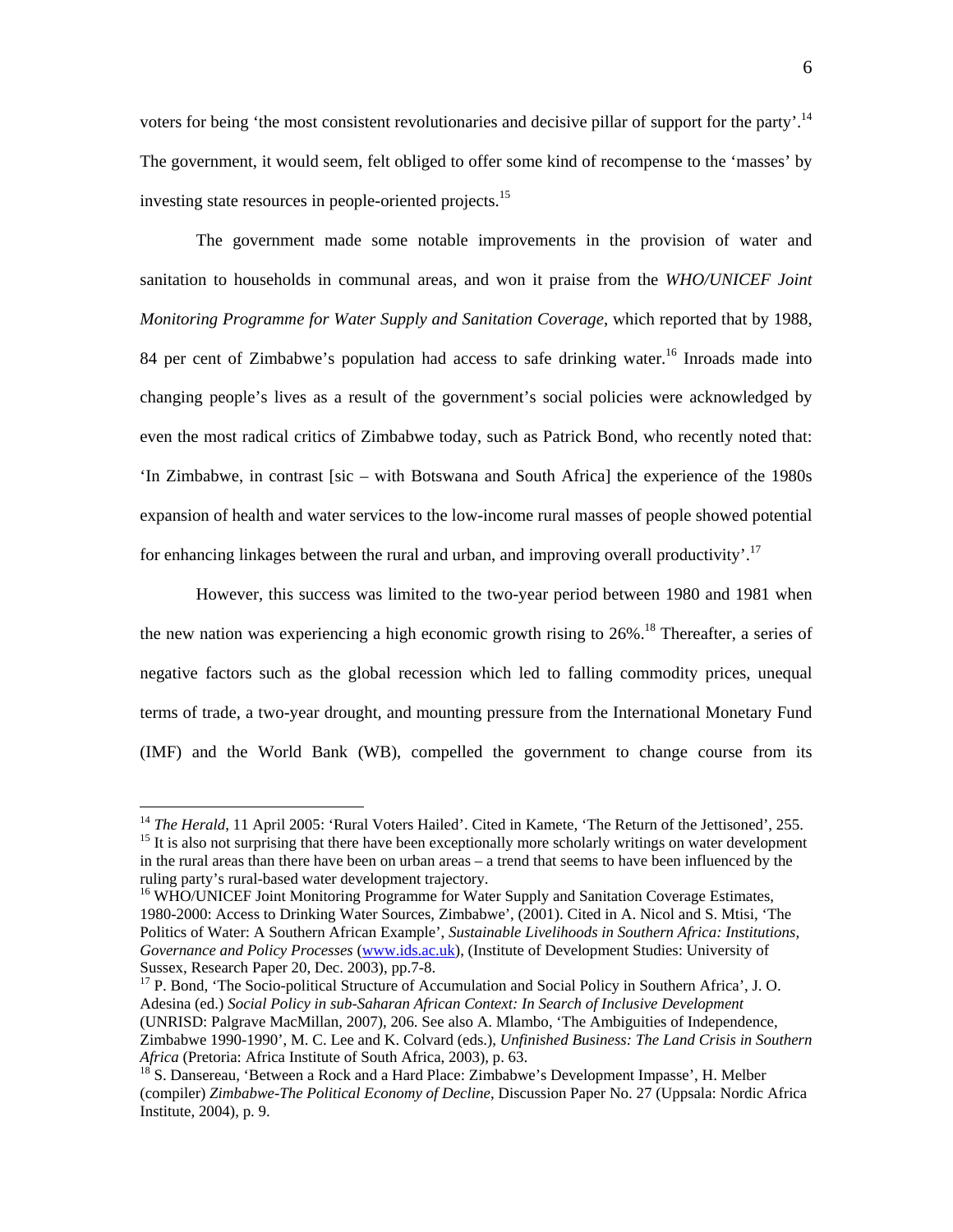developmental agenda between 1983 and 1984.<sup>19</sup> Notably, state interventions in, and fiscal support for, the water sector was severely curtailed. By the end of the 1980s, Zimbabwe was in a deep economic crisis. In 1991, the government moved swiftly to adopt the IMF and World bank sponsored Economic Structural Adjustment Programme (ESAP) to rekindle investor interest and eradicate constraints on growth.<sup>20</sup> ESAP stripped the state of its controlling powers in the economy and relegated it to the role of creating an enabling environment in which market forces, and not the state, would reign supreme.<sup>21</sup> The programme also chipped away the socio-economic improvements that had been introduced by the government in the  $1980s$ <sup>22</sup> Rural water and sanitation provision did not escape the corrosive impact of ESAP as resources once committed to water programmes simply dwindled.<sup>23</sup> For example, dam-building projects in Mashonaland West, Matabeleland South, Manicaland and Masvingo ran out of funds to complete the second-phase of connecting irrigation infrastructure.<sup>24</sup> The imperatives of ESAP forced the government to embark on a new development curve in the 1990s to foster sustainable growth in the water sector – resulting in the revision of the 1976 Water Act among other changes.

#### **PART 11**

## **THE NEW WATER ACT OF 1998**

From independence until 1998, Zimbabwe's water sector was fraught with contradictions.

For all its pronouncements about eradicating the traces of settler colonialism and replacing them

<sup>&</sup>lt;sup>19</sup> Dansereau, 'Between a Rock and a Hard Place', p. 10.

<sup>&</sup>lt;sup>20</sup> D. B. Ndlela, 'Zimbabwe's Economy Since 1990', M. C. Lee and K. Colvard, *Unfinished Business: The* Land Crisis in Southern Africa (Pretoria: Africa Institute of South Africa, 2003), p. 134.<br><sup>21</sup> Dansereau, 'Between a Rock and a Hard Place', p. 13.<br><sup>22</sup> L. Sachikonye, 'Whither Zimbabwe? Crisis and Democratisation', *Revi* 

Vol. 91, 2002, 13. See also A. S. Mlambo, *The Economic Structural Adjustment Programme: The Case of Zimbabwe, 1990-1995* (Harare: University of Zimbabwe Publications, 1997). 23 P. B. Robinson, 'Financing Sustainable Water Use in Zimbabwe: Institutional Barriers to Applying

Economic Solutions', Expert Group Meeting on Strategic Approaches to Freshwater Management, 27-30 Jan. 1998: Paper prepared for the United Nations, Department of Economic and Social Affairs, 1999 (website: www.un.org/documents/ecosoc), pp. 1-11.

<sup>&</sup>lt;sup>24</sup> Towards Integrated Water Resources Management: Water Resources Management Strategy for *Zimbabwe*, 2000, p. 18.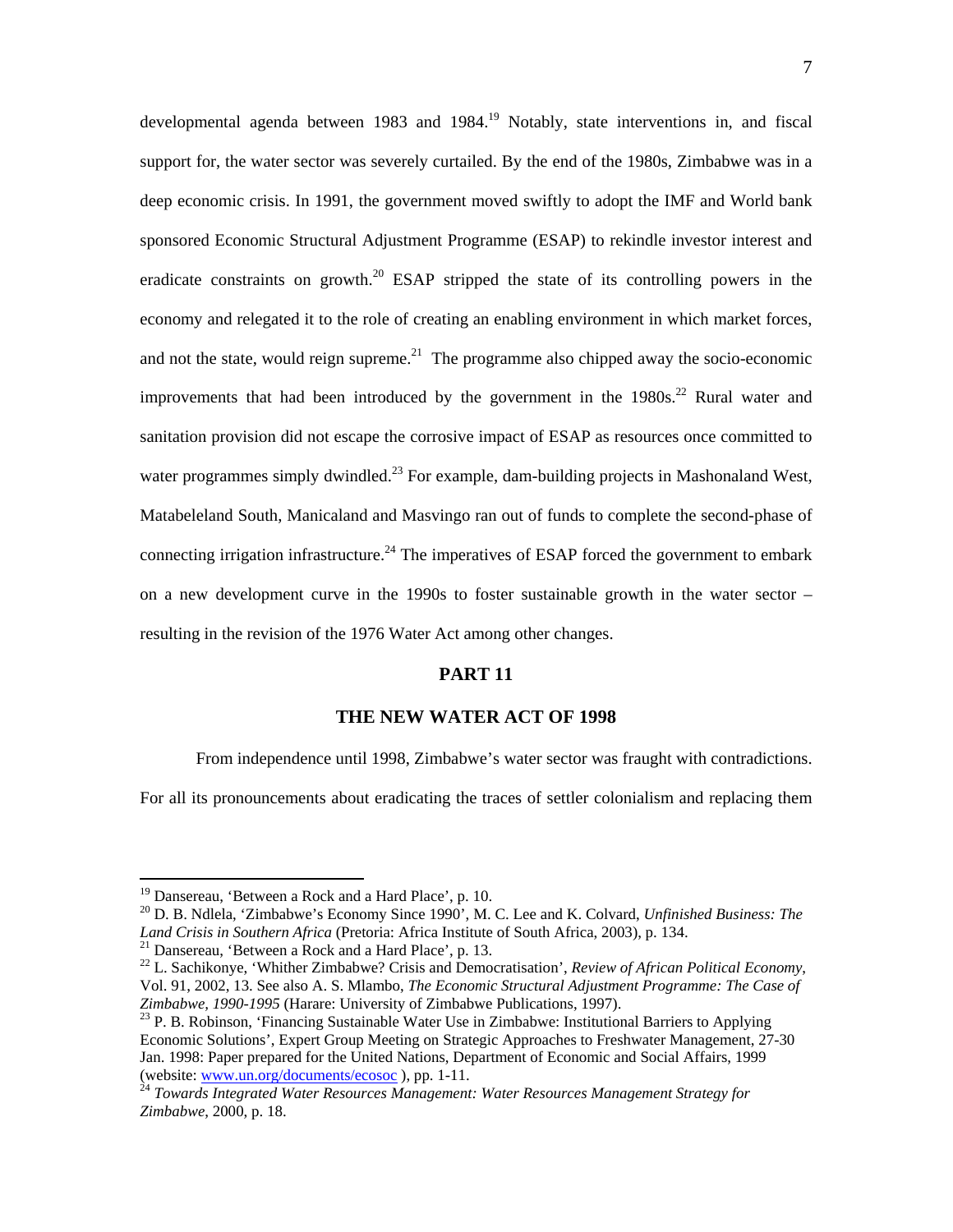with what Franke has called 'an authentic post-colonial nation',  $2<sup>5</sup>$  the government inherited the infamous 1976 Water Act. From 1998 the government moved to repeal this legislation which was not only archaic but also exposed its inherent contradictions. For example, one of its weaknesses had been its provision for no less than five institutions housed in different government ministries dealing with water issues. Apart from the Department of Water Development (DWD), the main institution under whose ambit most water affairs fell, there were other units outside the DWD such as the District Development Fund (DDF), the Department of Agricultural, Technical and Extension Services (AGRITEX) and the Regional Water Authority (RWA) dealing with some aspect of water supply. The lack of 'horizontal linkages', 'often resulted in institutional competition, duplication of human and material resources and uncoordinated development'.<sup>26</sup> Moreover, these institutions were a drain on the nation's budget. Such replication of services became the target of the IMF and the World Bank's restructuring regime which emphasised the formation a single entity that would operate independent of government and survive from profits obtained through the marketisation of water. Thus, the IMF and the World Bank were the prime movers behind the revision of the Water Act. In addition, the Rukuni Commission of Enquiry into Appropriate Agricultural Land Tenure Systems (1993) also gave impetus to the need for a coherent national water resources policy guide. The Commission forcefully argued that the land tenure system needed to be reformed in tandem with water, as the two resources were inextricably linked.<sup>27</sup>

The severity of the 1992 drought left the government in no doubt that the repeal of the 1976 Water Act had to be effected forthwith, resulting in the promulgation of the Water Act in 1998. Unlike the old Water Act, a central precept of the new Act was democratisation of the management of water by ensuring that all competing users of water would be involved in making

<sup>25</sup> K. Franke, 'Sexual Tensions of Post-Empire', *Studies in Law, Politics and Society*, Vol. 33, 2004, pp. 65- 90.

<sup>26</sup> *Towards Integrated Water Resources Management:* Water Development: *Water Resources Management* 

<sup>&</sup>lt;sup>27</sup> Derman, 'Balancing the Waters', p. 82.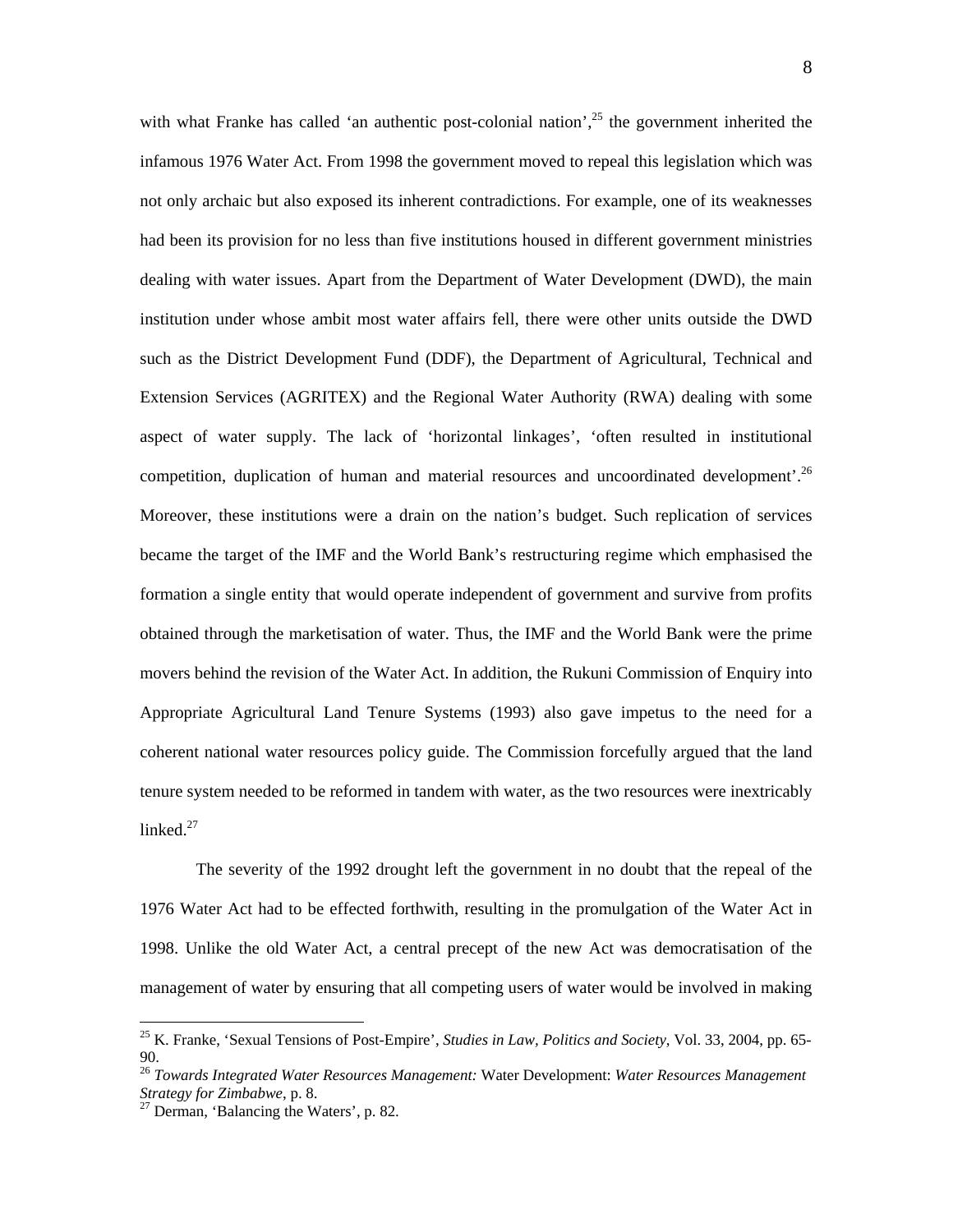decisions pertaining to its usage. Under the old Act, voting rights were exclusive only to water right holders who happened to be commercial, primarily white, farmers. The new Act was inclusive of representatives from communal, small-scale commercial and large farms, mines, urban representatives from industry, manufacturing and municipalities.

Although a number of aspects related to water governance were repealed, two fundamental changes in the 1998 Water Act are germane to this paper. First, the Act recognised water as an 'economic good' and not a 'social good' as previously held by the government. Secondly, the Act provided for the decentralisation of water management institutions and the adoption of new concepts of integrated water resources management. The Act recognised the principle, the 'user pays' in line with the prescriptions of the ESAP. This applied to commercial water as opposed to primary water which could not be priced.<sup>28</sup> The creation of catchment and sub-catchment councils under the Act ushered in a new decentralised management system intended to give basic-level functions for issuing permits thereby establishing an effective usermanagement interface.<sup>29</sup> The emphasis on fee collection gave rise to a new institution – ZINWA – whose functions would, in due course, metamorphose from being a mere parastatal, organisation to a political instrument of the state which it used to dispossess urban areas of their water supply responsibilities.

Simultaneously, a new Zimbabwe National Authority Water Act (1998) was passed to provide for the formation of ZINWA. It was mainly to replace the DWD and take over all former government owned dams and waterworks outside of urban areas. ZINWA was vested with powers to oversee the development and management of national water resources. ZINWA had to operate on a viable commercial basis (i.e. sale of raw water, clear water and provision of

 $28$  The Water Act defined primary water as water utilised for (a) domestic human requirements within or around the surrounds of one's residential premises; (b) animal life; (c) brick-making for private use; and (d) dip tanks. Commercial water was characterised as water used for commercial purposes and such water must be obtained by permit while water for primary use does not require a permit. Water Act, 1998: Section 32, Cited in Hellum and Derman, 'Negotiating Water Rights', p. 180.

<sup>29</sup> *Towards Integrated Water Resources Management: Water Resources Management Strategy for Zimbabwe*, p. 7.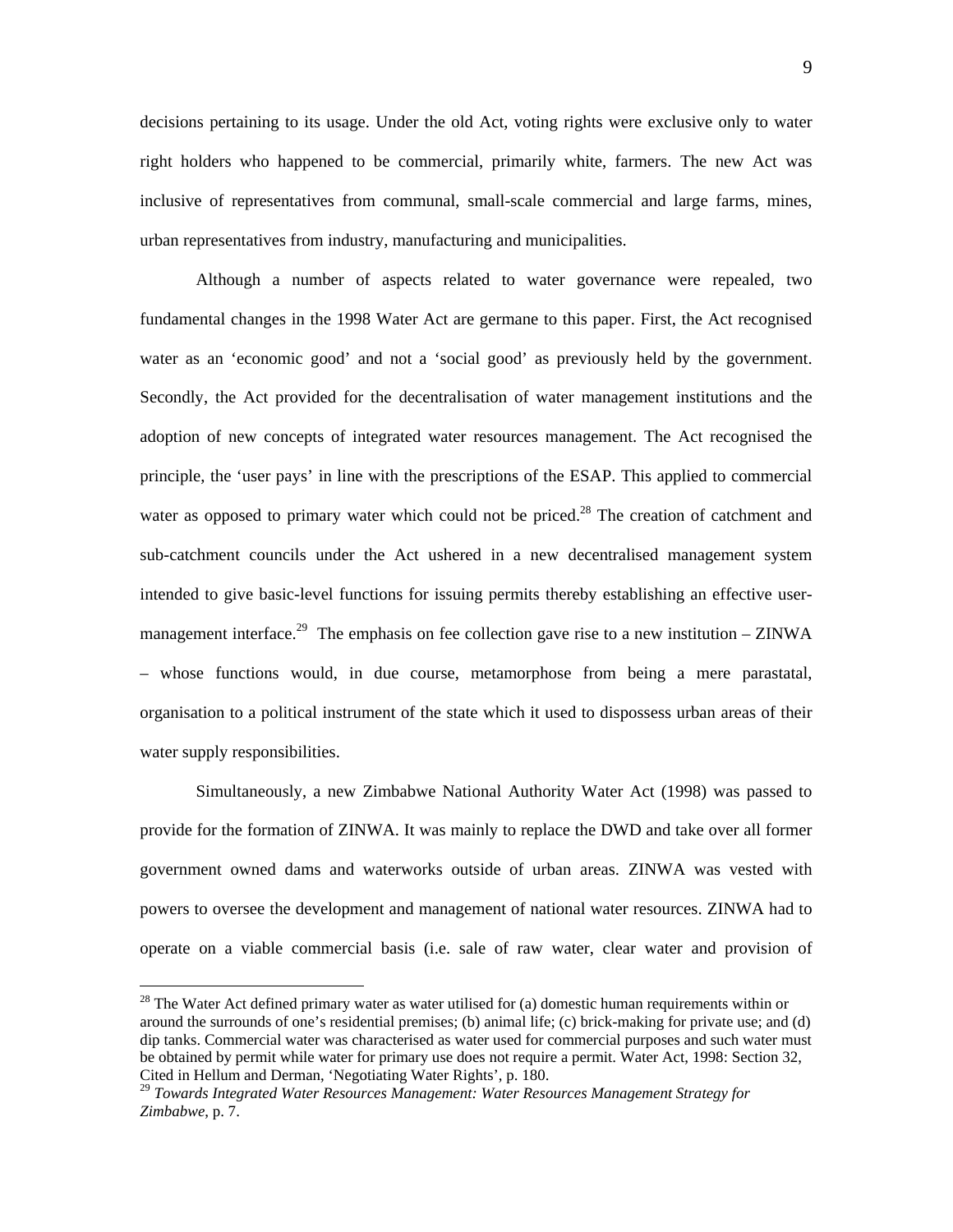engineering services) and become self-financing.<sup>30</sup> For what all these water reforms were worth, their implementation coincided with the rise of political conflict between the state and civil society from 2000 onwards. Contrary to the ethos of the 1998 Water Act, namely to create an equitable access to water for the black majority, ZINWA's seizure of urban water management responsibilities, at the behest of the state, have diminished, rather than enhanced, urban people's access to water.

### **PART 111**

## **CABINET DIRECTIVE: ZINWA'S APPROPRIATION OF URBAN WATER SUPPLIES**

The current urban water 'crisis' in Zimbabwe owes its genesis to the central government's pervasive politicisation of most decisions affecting the municipal provision of water and sanitation in the country's cities and towns. This process has been given expression by the government's directive to ZINWA to take over the management of urban water supply and sanitation and from all the urban local authorities in Zimbabwe. Since then the government of Zimbabwe has continued to treat ZINWA as an extension of itself, financially propping it up, and defending it to the hilt even in the face of palpable operational deficiencies to further its political objectives. This strategy, I would argue, perfectly fits into ZANU-PF's broader strategy of debilitating the MDC to compel it to loosen its grip on the urban areas so that it could regain lost control and influence over urban areas, once again. $31$ 

 $30$  B. Derman, A. Ferguson and F. Gonese, 'Decentralisation, Devolution and Development: Reflections on the Water Reform Process in Zimbabwe', Broadening Access and Strengthening Input Systems Collaborative Research Programme (BASIS, CRSP), 9 August 2000.

<sup>&</sup>lt;sup>31</sup> L. M. Sachikonye, 'Between Authoritarianism and Democracy: Politics in Zimbabwe Since 1990', M. C. Lee and K. Colvord (eds.), *Unfinished Business: The Land Crisis in Southern Africa* (Pretoria: Africa Institute of South Africa, 2003), p. 98. P. Alexander, 'Workers, the MDC and the 2000 Election', 27, 85 (September, 2000), pp. 385-406; and E. Masunungure, 'Travails of Opposition Politics in Zimbabwe since Independence,' in D. Harold-Barry (ed), *Zimbabwe: The Past is the Future*, pp. 147-192.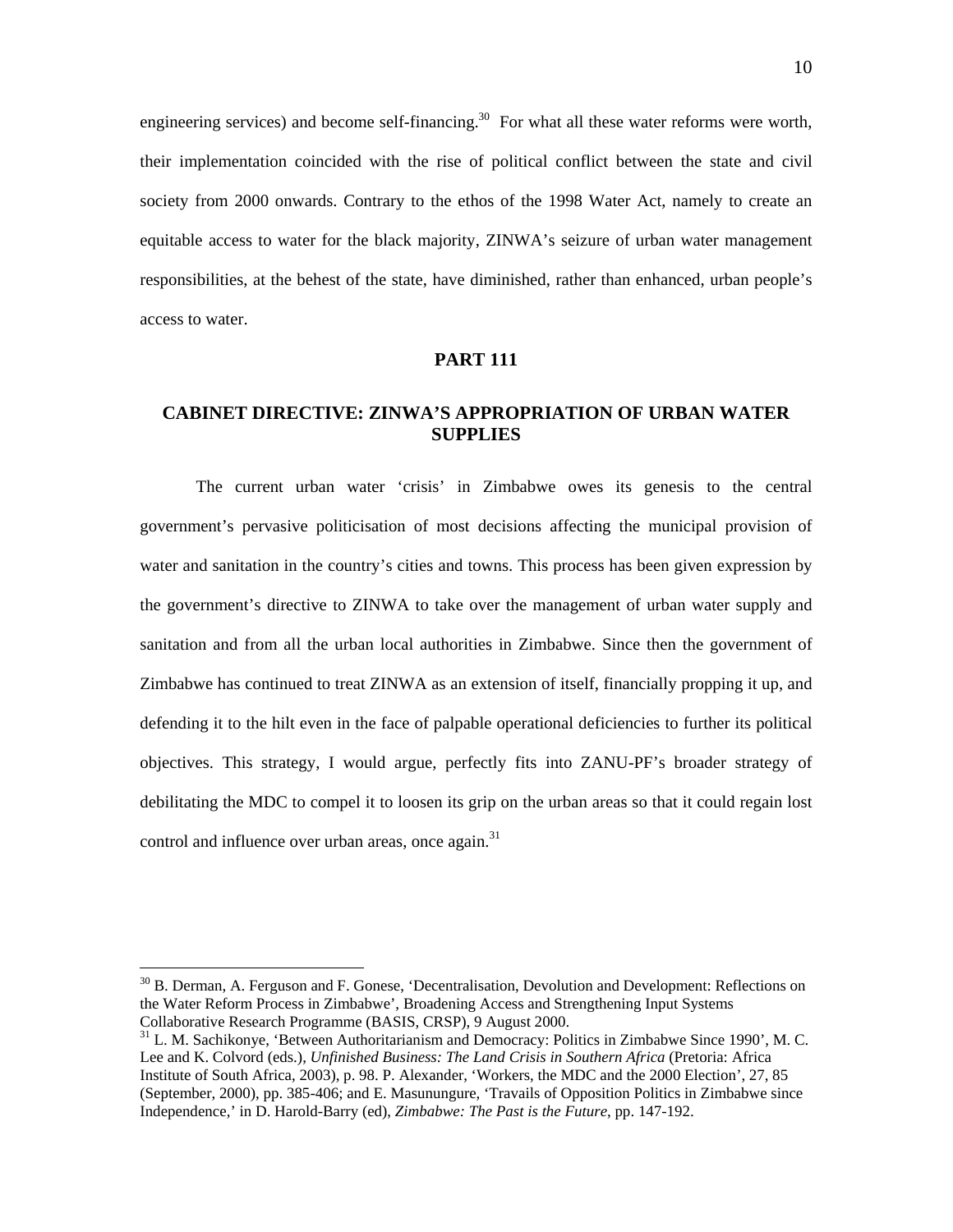The city-state conflict that ensued once the ZANU-PF government had decided to reinstate itself to its vanished political glory in the cities has been well articulated by Kamete.<sup>32</sup> Briefly, Kamete argues that in response to the overwhelming rejection of its candidates in the 2000 parliamentary elections 'a trend that was to be repeated with chilling regularity during the next four years', the ZANU-PF government hatched a plan to 're-urbanise' the city of Harare in particular. Kamete delineates two strategies that were central to ZANU-PF's come back, namely, regaining control of institutions of local governance and being re-elected into council and parliament. Although Harare was the principal site of the intense city-state struggles, Kamete also presents the 'big picture' to show that other cities, experienced the wrath of the government personified by the Minister of Local Government, Dr. Ignatious Chombo who took it upon himself to ensure that the MDC was completely incapacitated.<sup>33</sup> Another strand of the government's strategies to break up the groundswell of support for the MDC was the infamous *Operation Murambatsvina* (Operation Remove Dirt) which was clandestinely planned and executed in June 2005 with exemplary brute force.<sup>34</sup> The aim was two pronged. It was hoped that by chasing the 'surplus humanity'<sup>35</sup> that swelled the cities in the 1980s and 90s out of the cities, *Murambatsvina* would reduce the strain on urban infrastructure (including water and sewer reticulation) mostly in the townships. Secondly and most importantly, it would defuse a political time bomb by ejecting the unemployed and informal workers into the remote communal lands away from the MDC influence.<sup>36</sup>

This part of my paper builds upon and extends Kamete's analysis by exploring a less examined strategy, namely that as the political crisis in Zimbabwe intensified, the ZANU-PF government instrumentally used water shortages in the cities of Harare and Bulawayo to wrestle

 $32$  Kamete, 'The Return of the Jettisoned,' pp. 255-271.;

<sup>&</sup>lt;sup>33</sup> Kamete, 'The Return of the Jettisoned', p. 268.

<sup>&</sup>lt;sup>34</sup> Kamete, 'The Return of the Jettisoned', p. 271. D. Potts, "'Restoring Order'? Operation Murambatsvina and the Urban Crisis in Zimbabwe', *Journal of Southern African Studies*, Vol. 32, No. 2 (June 2006), pp. 273-291.<br><sup>35</sup> A phrase borrowed from Davis, *Planet of Slums*, title of chapter 8, p. 174.

<sup>&</sup>lt;sup>36</sup> The Zimbabwe Standard, 'Chombo: Albatross Around Mugabe's Neck', 23 January 2006.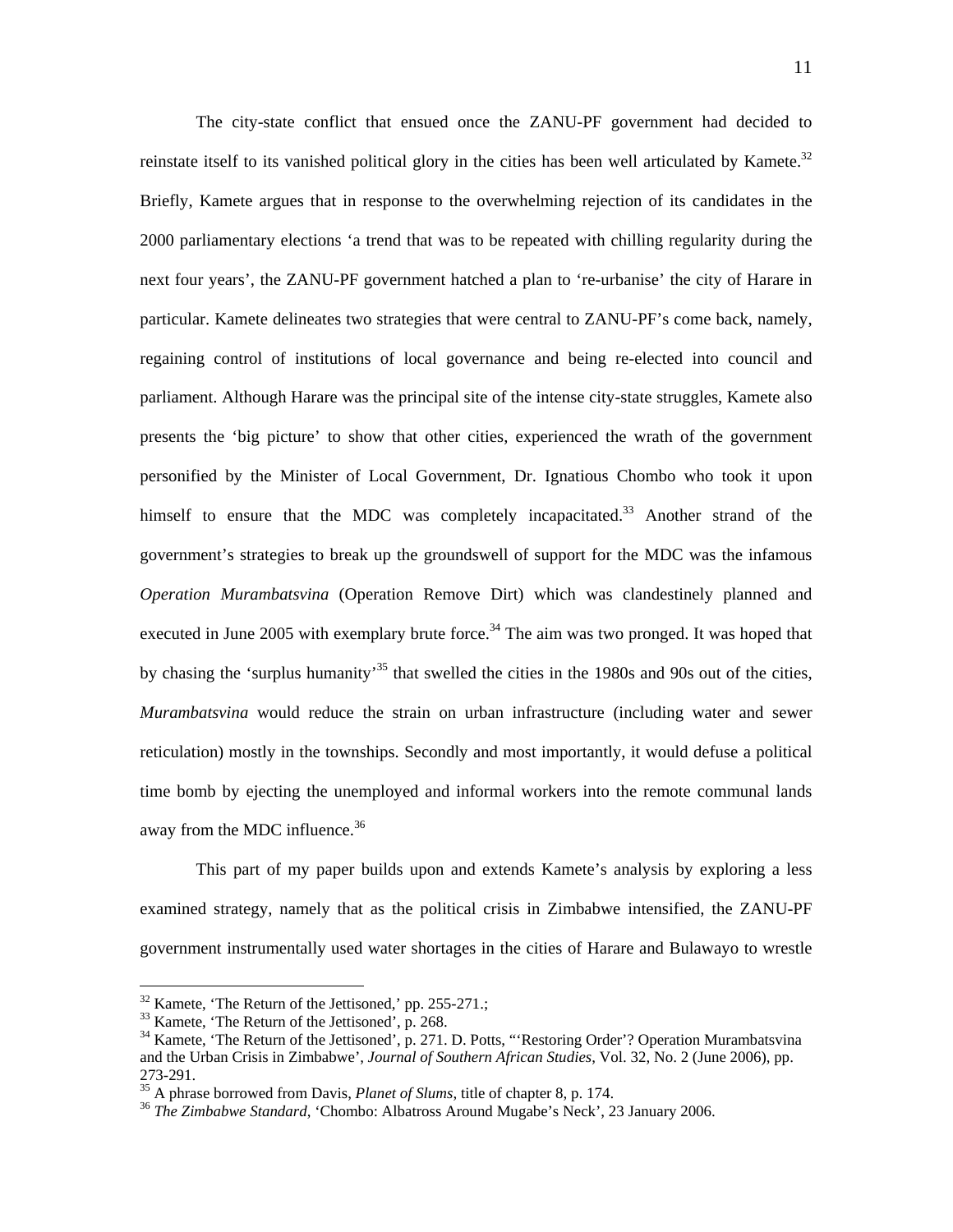control of the cities from the MDC. The government sought to use water in the same way in which it had used land in the hope of gaining 'legitimacy and consensus'.<sup>37</sup> This section focuses largely on Harare and Bulawayo because of a couple of reasons that make for an interesting comparison. Firstly, the Harare City Council's relations with central government have, until recently, been relatively less antagonistic than those with Bulawayo.<sup>38</sup> Secondly, both Harare and Bulawayo have different historical experiences of water shortages: Harare has a much shorter history of grappling with water shortages and for Bulawayo, water shortages are as old as the city itself, and lastly, and both had slightly different responses to the imposition of ZINWA.

## **ZINWA'S TAKE-OVER OF HARARE'S WATER AND SEWER RETICULATION, 2005**

In a major shift reminiscent of 1989 when the government reduced the scope of urban local government functions by transferring the generation and distribution of electricity nationally to the Zimbabwe Electricity Supply Authority  $(ZESA)$ ,<sup>39</sup> the government transferred the provision of water and sanitation from the Harare Metropolitan Province (comprising the City of Harare, Chitungwiza Municipality, Norton Town Council, Ruwa and Epworth local town boards) to a similar statutory body, the Zimbabwe National Water Authority (ZINWA) in May 2005. The government authorised ZINWA to take over Harare's bulk water supply system and manage the capital's water resources, abstraction of water from the dams, purification and pumping of the treated water to reservoirs as well as bulk water storage. The state justified this intervention as an

<sup>37</sup> Zamponi, 'From Social Justice', p. 30.

<sup>38</sup> C. Rakodi, *Harare: Inheriting a Settler-Colonial City, Change or Continuity?* (Chichester: John Wiley and Sons, 1995), 9; T. D. Gwebu, 'Urban Water Scarcity Management: Civic vs. State Response in Bulawayo', *Habitat International*, 26 (2002), pp. 417-431; E. L. Nel and B. B. Berry, 'The Problems of Supplying Water to Third World Cities: Bulawayo's Water Crisis', *Development Southern Africa*, 9, 4 (November 1992), pp. 411-422.

<sup>&</sup>lt;sup>39</sup> S. Colquhoun, 'Present Problems Facing the Harare City Council', L. Zinyama, D. Tevera, and S. Cumming (eds.) *Harare: The Growth and Problems of the City*, (Harare: University of Zimbabwe Publications, 1993), pp. 35-36.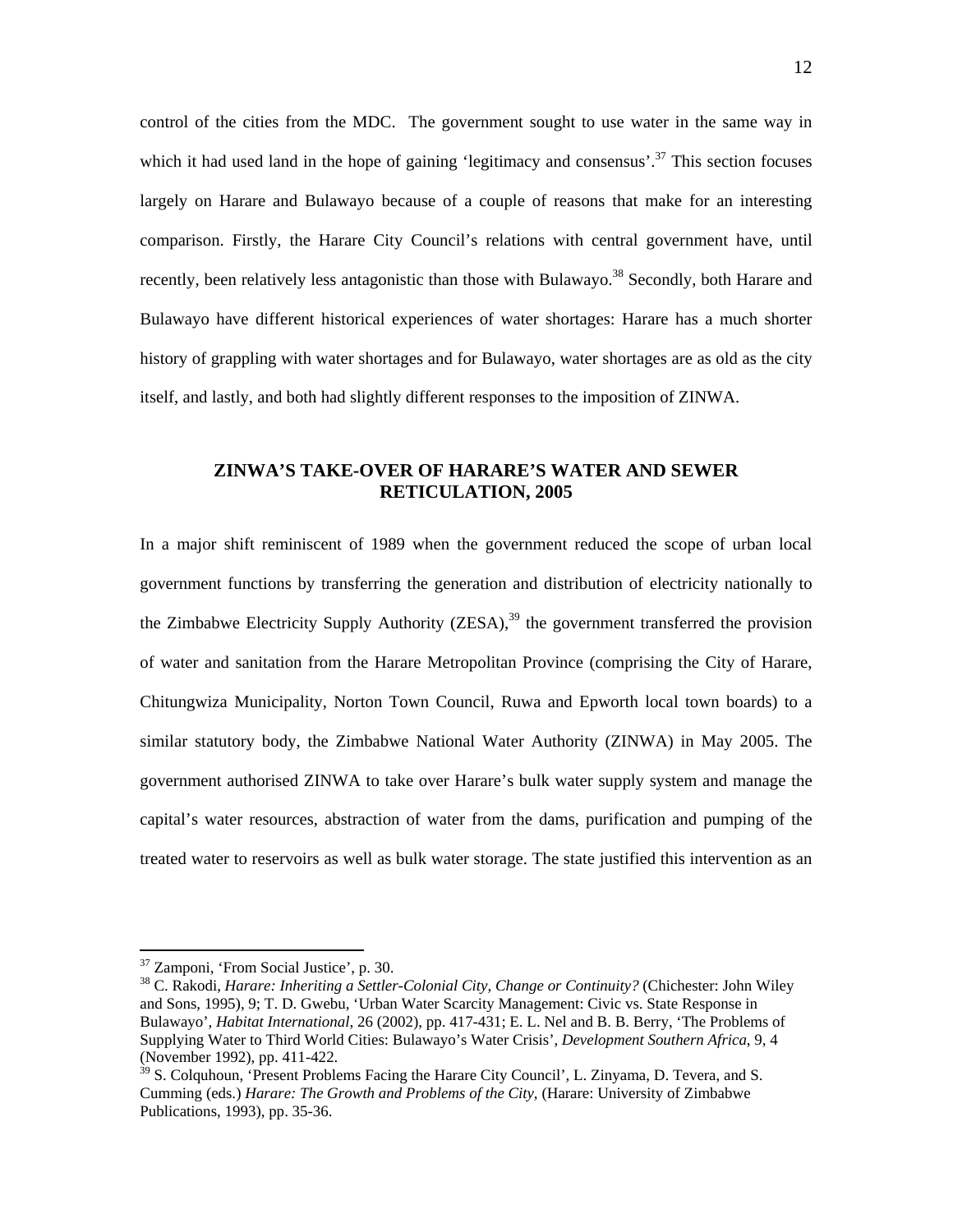attempt to salvage the city from 'its persistent water woes', after the local authority had failed to rectify the perennial water problems affecting the metropolitan area.<sup>40</sup>

Since the late 1990s the city of Harare in particular, and other surrounding towns in general, had experienced severe water shortages, blamed on drought and increased consumption levels by the Commission-led council, which was forced to introduce a water rationing programme.<sup>41</sup> This took place against the background of a general culture of mismanagement at Harare Townhouse. Harare, which once boasted of being 'the cleanest city in sub-Saharan Africa', $42$  had, over the years, progressively lost its sparkle. As Meredith observed, Harare was now 'more noted for debris on the sidewalks, cracked cement pavings, broken street lights, potholes, uncollected refuse, and burst pipelines'.43 A ZANU-PF executive mayor, Solomon Tawengwa, who took office in 1995 promising to root out corruption and financial profligacy left Harare in no better shape when, in 1999, he was fired, ironically, for gross mismanagement.<sup>44</sup> For more than two years Tawengwa was never replaced by a mayor. Instead, the government appointed the Elijah Chanakira commission to run Harare's municipal affairs. However, during the presidential elections in March 2002, mayoral elections were also conducted in Harare and Bulawayo, as well as other urban centres, and the MDC won all positions. Although water quality and supply problems had already become an intermittent problem when the city council was under Tawengwa's helm, water did not feature prominently in the local election campaigns as other issues such as job creation, improved transport services and access to residential stands, and

<sup>40</sup> *The Herald*, 11 May 2005. See also *The Standard*, 27 March 2005: 'Water Shortage Hits Harare Suburbs'.

<sup>41</sup> *Pan African News Agency*, 7 November 2003: 'Zimbabwe: Authorities Tighten Control on Harare Water Supply".

<sup>42</sup> M. Meredith, *Our Votes, Our Guns: Robert Mugabe and the Tragedy of Zimbabwe* (New York: Public Affairs, 2003), p. 159.

<sup>43</sup> Meredith, Our Votes, Our Guns', p.159.

<sup>44</sup> Tawengwa had spent Z\$75 million (then approximately US\$2million) on building a stately mayoral house in one of Harare's opulent suburbs and decorated it with antiques. See G. Hill, *The Battle for Zimbabwe: The Final Countdown* (Cape Town, Zebra Press, 2003), p. 236.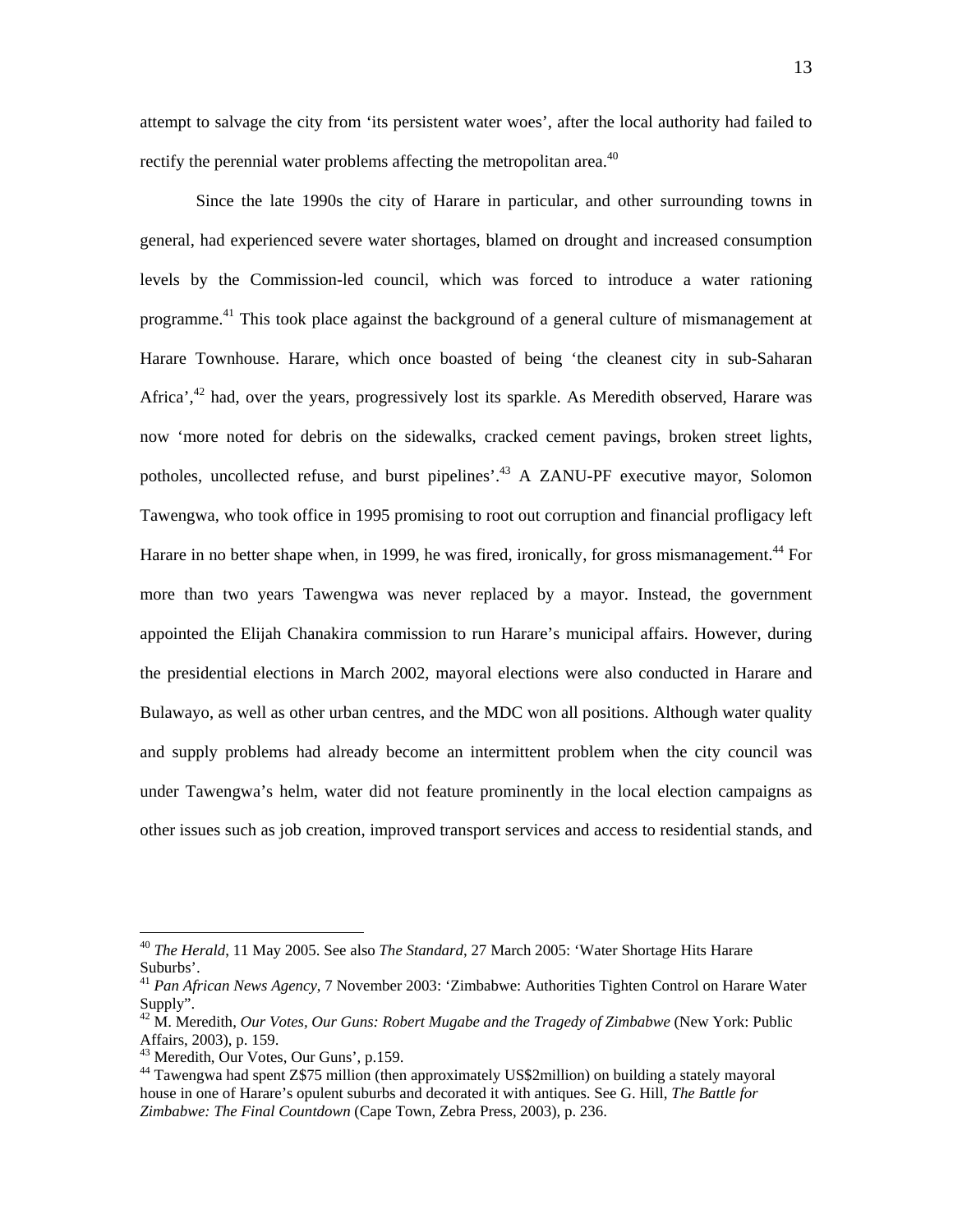as Manzungu and Mabiza have noted.<sup>45</sup> But the 'macro-political cloud' had already begun to influence local governance and politics at the Harare City Council, particularly when Elias Mudzuri of the MDC became the executive mayor of Harare. He immediately set out to repair 'more than twenty years of neglect suffered under a succession of ZANU-PF councils'.<sup>46</sup> But when he tried to meet with residents particularly in Mabvuku and Tafara to explain his council's commitment to solving the creeping water woes, he raised the ire of central government and was arrested several times for addressing gatherings without the express permission of the police. It was claimed that he was furthering the political agenda of the MDC.<sup>47</sup> His tenure was, however, short-lived. In April 2003, the Minister of Local Government fired Mudzuri on trumped-up charges of incompetence.<sup>48</sup> Since the last municipal elections in March 2002, urban democracy in Harare is a long forgotten concept. When the ruling party lost municipal power it launched a sustained assault on municipal liberties previously enjoyed by ratepayers in Harare. The government's continued political interference with administration at the Harare townhouse ensured that the ratepayers' right to vote was withheld so that they would not use it to vote an MDC council ever again. Mudzuri and his council were replaced by yet another commission headed by Angeline Makwavarara to run the Harare municipality.<sup>49</sup> Under the Makwavarara commission, the provision of water and other public services continued to progressively decline.<sup>50</sup> The *Financial Gazette* – an independent newspaper – reporting on a litany of 'corporate governance breaches' in the capital city, captured the general state of decay in some parts of the capital city:

<sup>45</sup> E. Manzungu and Collin Mabiza, 'Status of Water Governance in Urban Areas in Zimbabwe: Some Preliminary Observations from the City of Harare', *Physics and Chemistry of the Earth* 29 (2004), p. 1169.<br><sup>46</sup> Hill, *The Battle for Zimbabwe*, p. 236.<br><sup>47</sup> The Zimbabwe Standard, 'Chombo: Albatross Around Mugabe's Neck'

and Mabiza, 'Status of Water Governance in Urban Areas', p. 1169. 48 Hill, *The Battle for Zimbabwe*, p. 236.

<sup>49</sup> Makwavarara was formerly Mudzuri's deputy also on an MDC ticket but she defected to ZANU-PF and was awarded for the cross-over by being promoted to the municipal high office.

<sup>50</sup> *The Zimbabwe Independent*, 'Harare and Bulawayo: A Tale of Two Cities', 6 June 2003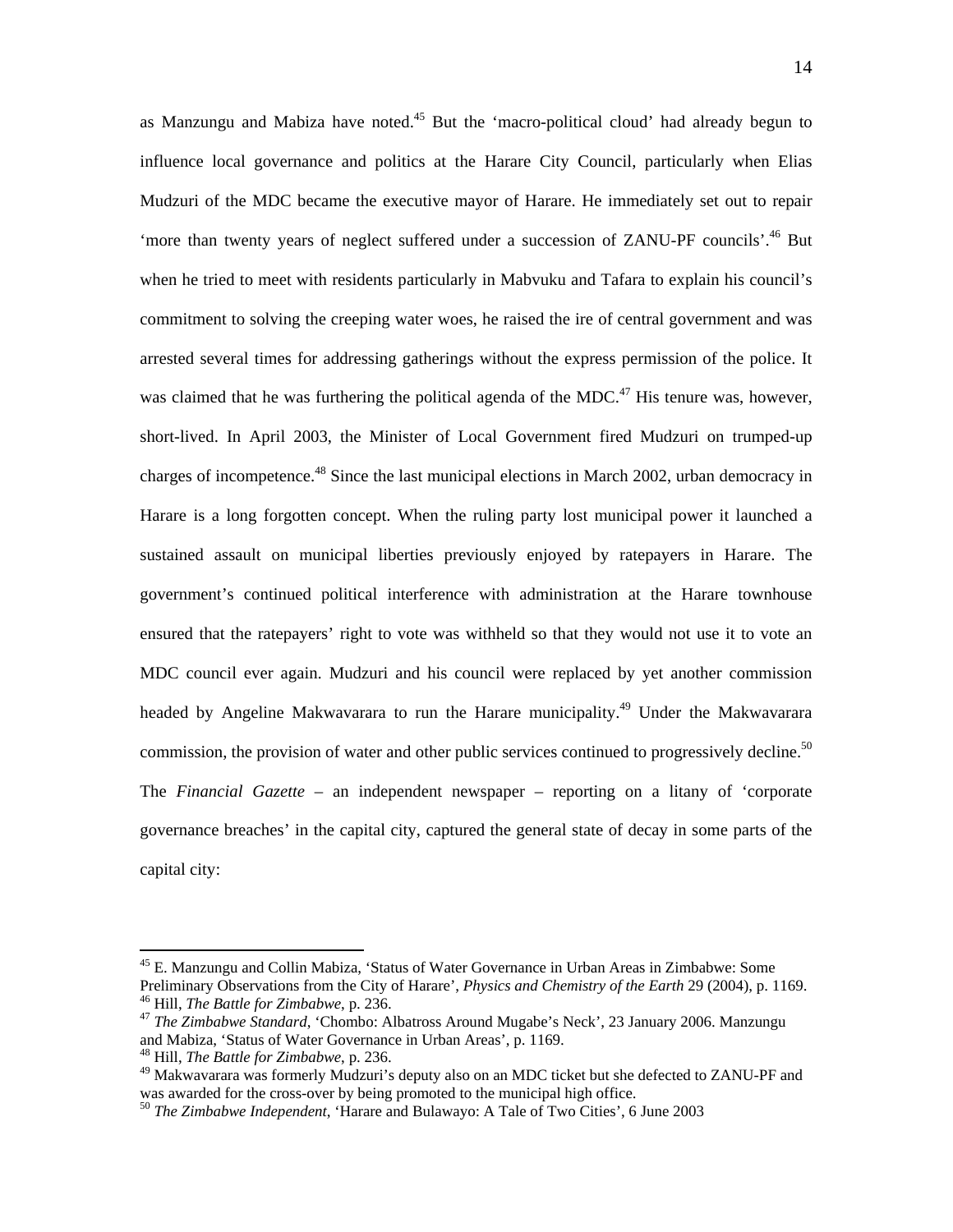Residents have been forced to dump litter in open spaces, posing a serious health hazard that had been boiling underneath as a result of the population explosion and the mushrooming of squatter shacks, now home to over 500 000 people. Raw sewage is also flowing in some suburbs, while potholes have made some areas inaccessible in what could have inspired the lavish spending on 4x4 luxury vehicles by officials at Townhouse. Water supplies to swathes of Harare have largely been erratic with the eastern suburbs of Mabvuku, Tafara, Msasa Park and Greendale being the worst affected. $51$ 

Clearly, unlike the water scarcity problems in Bulawayo which were both due to anthropogenic and natural causes, those in Harare were mostly the result of mismanagement, as a Harare council employee simply put it, 'Our water problems are man-made'.<sup>52</sup> The water problems which blighted the city's residents had as much to do with 'dilapidated and decaying' pipes, lack of chemicals to treat the water due to foreign currency shortages, as inefficient management and political interference from the Minister of Local Government.

Despite transforming Harare above ground (e.g. name changes, installation of digital traffic lights, etc.) soon after independence, the 'hidden city'<sup>53</sup> of pipes and sewers beneath the city streets and avenues laid by the colonial municipality did not get a parallel overhaul to meet the growing needs of an expanding postcolonial city. Inevitably, such negligence ultimately led to water wastage and eventually to incessant water crises. Consecutive ZANU-PF councils which had administered the municipal affairs of Harare since independence in 1980 failed to refurbish or expand the Morton Jaffrey Water Works built in 1953 to meet the rising consumer demands as the population of the capital city increased. Equally, the Firle Sewage Works were also in a state of disrepair.54 These structural problems with the distribution network have led to interminable water shortages for many townships. Perhaps the most affected have been Mabvuku and Tafara which have dominated media reports on water shortages. For example, Mabvuku and Tafara get their water from a reservoir which also receives water pumped from the city's main water

<sup>&</sup>lt;sup>51</sup> The Financial Gazette, 5 December 2005: 'Who Will Address Harare's Sorry State of Affairs?'

 $52$  *Mail and Guardian* (South Africa), 'Bulawayo Faces Water Crisis', 16 September 2007.<br><sup>53</sup> The idea of the 'hidden city' is borrowed from M. Gandy, 'Rethinking Urban Metabolism: Water, Space and the Modern City', City: Analysis of Urban Trends, Culture, Theory, Policy, Action, vol. 8, no. 3 (2004), p. 366.

<sup>54</sup> *The Herald*, 13 September 2004.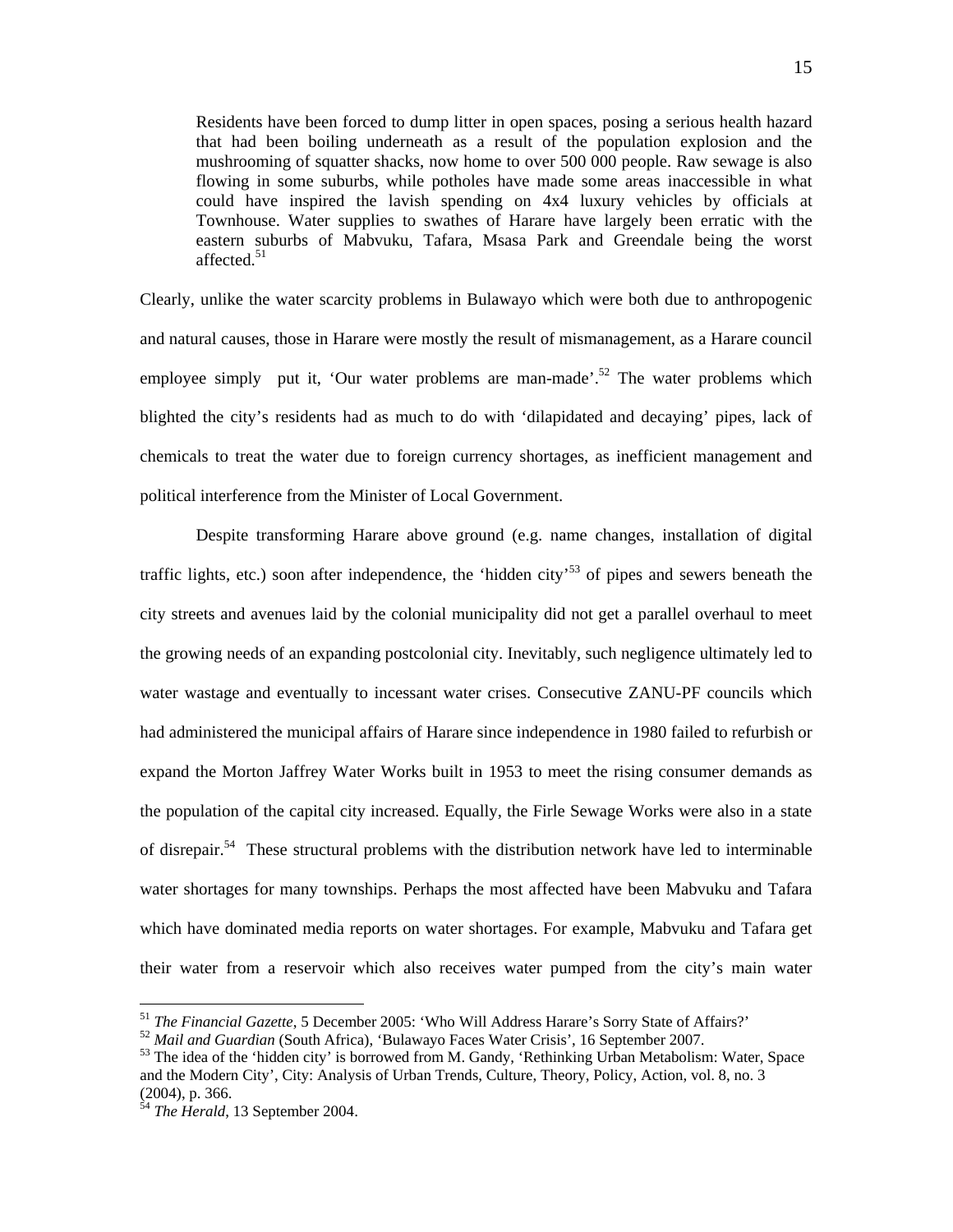reservoir. The reservoir lies on higher ground and because of the breakdown of the engines at the city's main water reservoir the water has not been filling up the Mabvuku-Tafara reservoir regularly. The result has been that both townships have suffered from acute water shortages as the main Morton Jeffrey waterworks have not been repaired for a long time.<sup>55</sup>

Apart from the decrepit water purification machinery, the quality of the water increasingly became a problem. Although reports about the levels of pollution in Harare's two main reservoirs, Lakes Chivero and Manyame, date back to the 1960s and 1970s,  $56$  pollution worsened over the years largely because of the location of the reservoirs.<sup>57</sup> Both reservoirs are located downstream from the city's sewerage works and to agricultural runoff. Because the lakes lie within the same catchment as the city of Harare which it supplies, Harare, therefore, takes 'some 95% of its water from the same body into which its waste products are discharged'.58 Scientists who tested the water in Lake Chivero for pollution have concluded that 'pollution loads are at their highest level since the lake was built in  $1952'$ .<sup>59</sup> This state of affairs became the rationale for the government's directive to ZINWA to take over the bulk water supply system of the Harare Metropolitan Province and to 'extend the takeover of the water distribution and sanitation services including billing and revenue collection in 2006'.<sup>60</sup>

Given the severity of the water shortages and pipe bursts in the city, expectations among residents within the low and high-density suburbs of Harare that ZINWA would fix the problems were quite high. But within two years of assuming its new functions, ZINWA was under attack from various quarters as it failed to stop water shortages because of constant breakdowns of the

<sup>&</sup>lt;sup>55</sup> E. Manzungu and R. Machiridza, 'An Analysis of Water Consumption and Prospects for implementing Water Demand Management at Household Level in the City of Harare, Zimbabwe', *Physics and Chemistry of the Earth*, 30 (2005), pp. 928-929.<br><sup>56</sup> R. W. Tomlinson and P. Wurzel, 'Aspects of Site and Situation', G. K. and M. Smout (eds.) *Salisbury: A* 

*Geographical Survey of the Capital of Rhodesia* (London: Hodder and Stoughton, 1977), p. 10.<br><sup>57</sup> Rakodi, *Harare*, p. 59.<br><sup>58</sup> Tomlinson and Wurzel, 'Aspects of Site and Situation', p. 10.

<sup>59</sup> N. A. G. Moyo, 'Introduction', N. A. G. Moyo (ed.) *Lake Chivero: A Polluted Lake*, (Harare: University of Zimbabwe Publications, 1997), p. viii. See also C. H. D. Magadza, "Water Pollution and Catchment Management in Lake Chivero, N. A. G. Moyo (ed.) *Lake Chivero: A Polluted Lake*, (Harare: University of Zimbabwe Publications, 1997), pp. 1-2.

<sup>60</sup> *The Herald: Business News*, 'ZINWA Out to Tame Harare's Water Woes', 14 February 2007.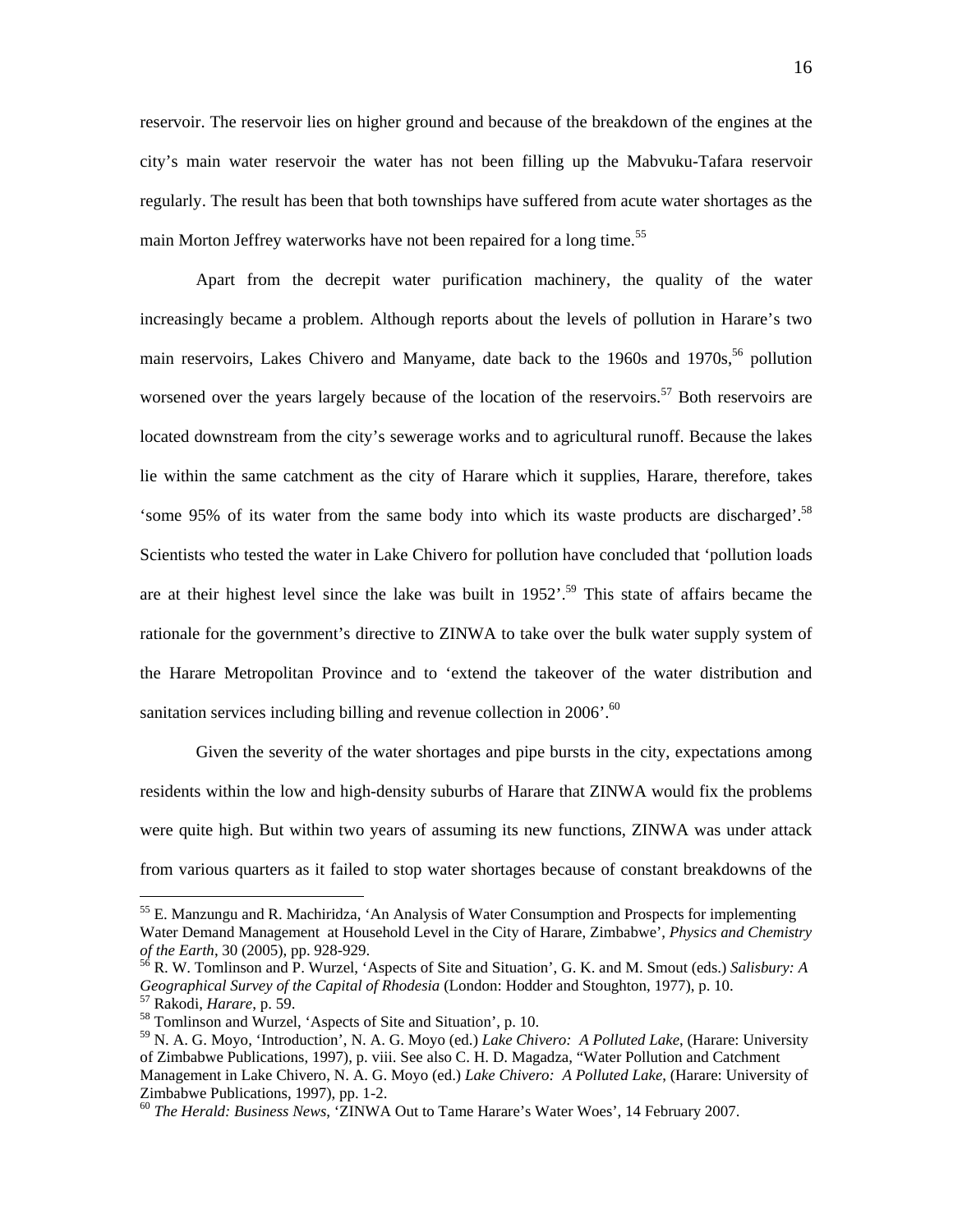waterworks. To raise funds to meet its operational costs ZINWA increased rates ten-fold, yet taps went dry, while water borne diseases, especially cholera, broke out regularly in Mabvuku and Tafara which bore the brunt of water shortages more than any other township in Harare.<sup>61</sup> The problem ZINWA faced from the beginning was that it did not have adequate funds and equipment to carry out its cabinet-sanctioned mandate.

#### **PUBLIC REACTION TO THE IMPOSITION OF ZINWA IN HARARE**

Both the public and some of the political leadership in government who had been party to the cabinet directive individually castigated ZINWA's lethargic performance. Vice-President Joyce Mujuru warned ZINWA that the continuously erratic supplies of water to urban areas were 'unacceptable'.<sup>62</sup> On its part, the Harare Commission, despite being part of the problem, also lambasted ZINWA for failing to treat water to acceptable World Health Organisation standards. In self-defence, ZINWA denied the charges and put the blame squarely on the commission's failure to pay for water on time, thus, inhibiting its efforts to secure enough water chemicals. Even the state-controlled newspaper, *The Herald*, also joined the mounting chorus of criticism levelled against ZINWA by taxpayers, civic leaders, and some politicians. The paper berated ZINWA for having become 'an expert in crisis management' since taking over water supplies for the Harare Metropolitan area. It went further in its sardonic critique: '… the addition of distribution, the sewers and the sewage treatment plans have just given the authority more crises to manage. The latest problem, the breakdown of at least part of the giant Firle Sewage Treatment Plant that treats all Harare's sewage from the Mukuvisi Catchment, is typical'.<sup>63</sup> The Combined Harare Residents Association (CHRA), the foremost critique of Government, dismissed the legal instruments upon which the much vaunted water reforms and subsequent creation of ZINWA had

<sup>61</sup> *Inter-Press News Service* (IPS): www.ipsnews.net Tonderai Kwidini, 'Zimbabwe: Good Intentions Plus Poor Communication Equals Dry Taps', 30 December 2007. 62 *The Herald*, 22 August 2007. 63 *The Herald*, 17 January 2007.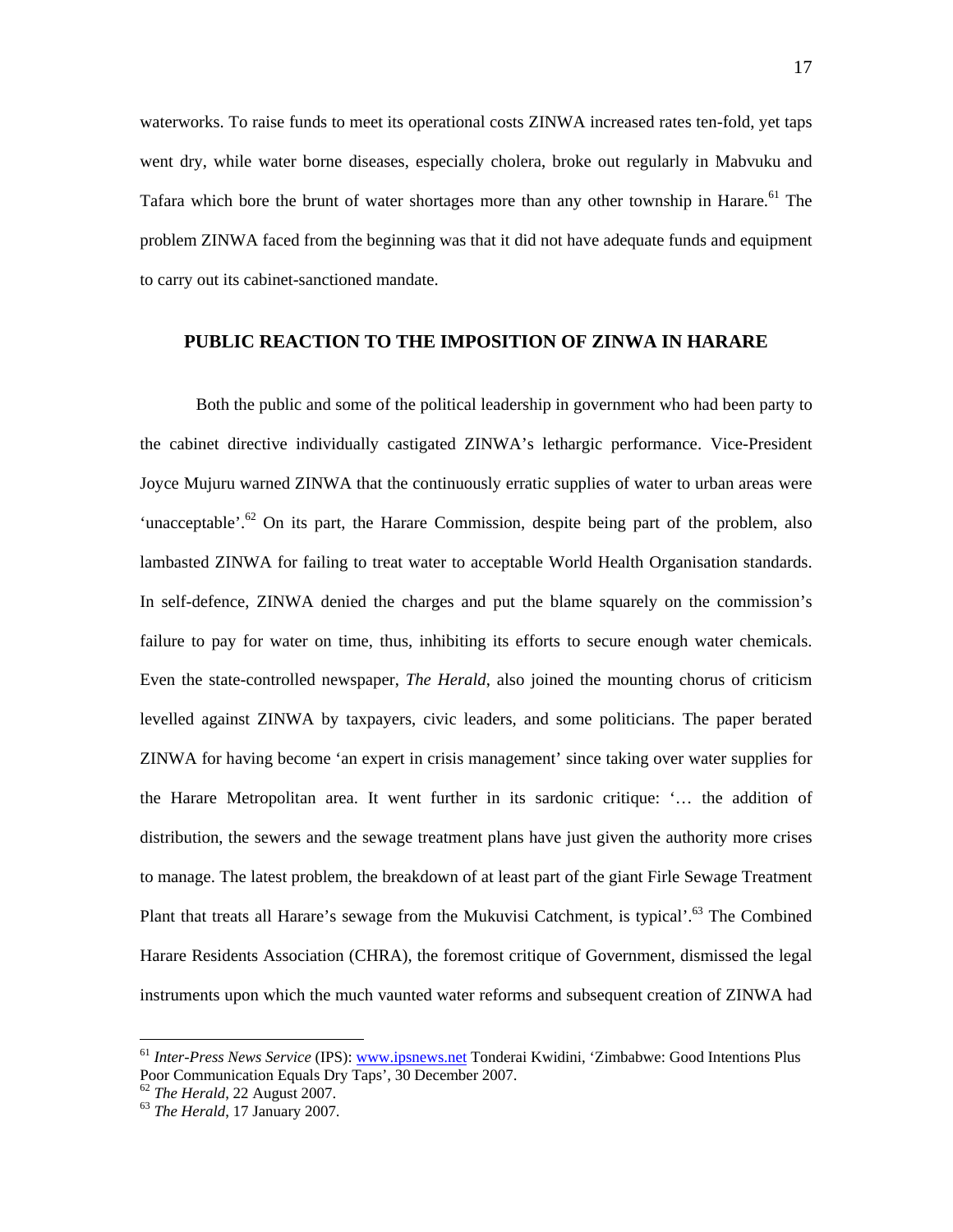been premised. To the CHRA, the problem lay with the Water Acts of 1927, 1976, and 1998. Jabusile Shumba, CHRA senior programmes advocacy officer put it cynically:

This talk about introducing pieces of legislation aimed at improving water availability is bar talk. The coming in of these new laws have [sic] actually worsened the problem of water shortages, particularly the vesting of all water powers in the hands of ZINWA. In all fairness, the coming of ZINWA heralded a new era  $\dots$  that of water shortages'.<sup>64</sup>

In the two years (2005-2007) of its take-over of Harare's water supplies, ZINWA received huge grants from the Reserve Bank of Zimbabwe to rehabilitate Harare's water works, but the lack of evidence of value for money did not spare it the wrath of the Reserve Bank Governor, Gideon Gono. Not known for equivocating, Gono reminded ZINWA that the Reserve Bank of Zimbabwe 'will not stand by and watch as service delivery deteriorates in local authorities'. Addressing the Zimbabwe Local Government conference in Harare on 26 July 2007, Gono went to the core of the problem and questioned why ZINWA had accepted the wholesale appropriation of water and sewer responsibilities when it was obvious that it lacked the capacity to deliver, adding that 'it was disheartening to see that some sections of a city or a school go for up to 10 days without water<sup>'.65</sup>

Such was the enormity of the problem confronting ZINWA that its sponsor, the Minister of Water Resources, defended the water authority and admitted that ZINWA had neither the funds nor adequate equipment to deliver water supplies in urban centres: 'We have a dedicated manpower which is committed to deliver, but there is a critical shortage of equipment to carry out the task', said Minister Engineer Mutezo.<sup>66</sup> ZINWA's operational deficiencies, lack of financial and technical capacity to deal with the problems obtaining in just one urban area raised doubts about its professed competencies as reflected in the Minister's confidence in the water authority.

<sup>&</sup>lt;sup>64</sup> *Inter-Press News Service* (IPS): <u>www.ipsnews.net</u> Tonderai Kwidini, 'Zimbabwe: Good Intentions Plus Poor Communication Equals Dry Taps', 30 December 2007.

<sup>&</sup>lt;sup>65</sup> *The Herald*, 27 July 2007, 'ZINWA Must Deliver: Gono'. 66 *The Herald*, 22 August 2007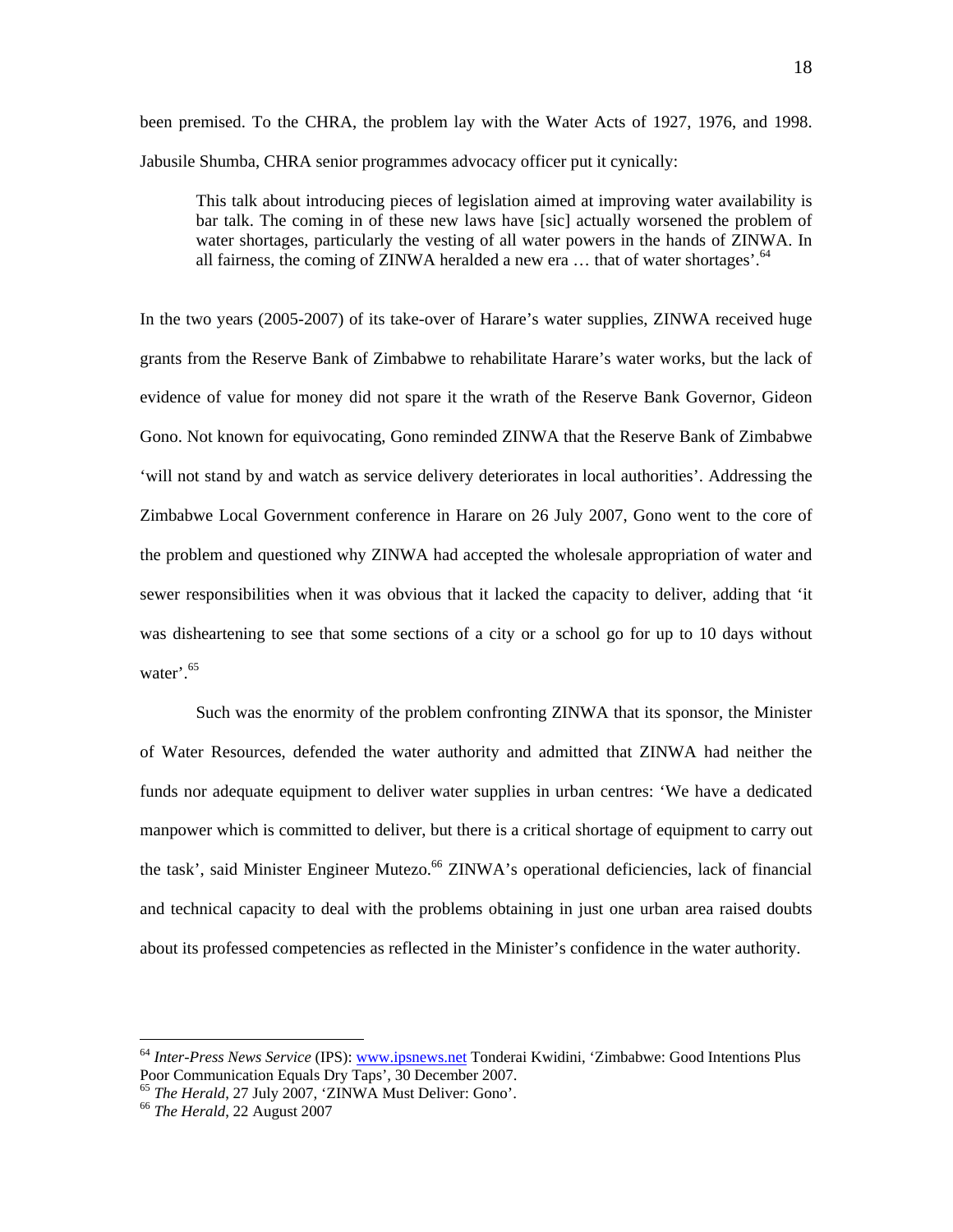Despite this depiction of ZINWA's incapacity, the government moved to impose the national authority on the city of Bulawayo. Unlike Harare where opposition was taciturn, in Bulawayo public opposition to ZINWA was more pronounced. The dominant popular view in Bulawayo was that ZINWA had been a failure in Harare. There was therefore no way it was going to succeed in Bulawayo which had a far more critical and complex water scarcity problem than Harare and a population that had grown skeptical of any promises made from Harare.<sup>67</sup> If Harare had an internal water distribution problem, Bulawayo's problem was very much an external problem. Its water scarcity problems were not so much caused by derelict or inefficient water reticulation systems, as by poor rainfall because it is located in a semi-arid region. All of its dams five dams are located in the same catchment area, about 40 miles south of Bulawayo and therefore extremely vulnerable to perennial droughts. In addition, Bulawayo's water scarcity problems are partly due to the government's reluctance to invest in the Matabeleland Zimbabwe Water Pipeline project which has been on the cards even before the end of colonial rule. I now turn to the government's attempt to seize control of Bulawayo's water supplies.

## **ZINWA AND THE TAKE-OVER OF BULAWAYO'S URBAN WATER SUPPLIES**

Following ZINWA's appropriation of Harare's water and sewage reticulation operations in 2005, Bulawayo was the next city on the government's list of appropriation of water supplies in 2007. The case of ZINWA's take over of Bulawayo's water supplies only in 2007 poignantly demonstrates that the central government did it largely for purposes of political expedience than for the altruistic reasons underscored in Minister Mutezo's justification. The question of sustainable water sources for the city of Bulawayo has continued to be a political sore point for

 $67$  The people of Bulawayo had gone weary of being promised by the Government from one election to another that water would be drawn from the Zambezi River via a pipeline to be laid out from the river to Bulawayo and that this project was a top government priority but every Presidential term want by without anything having been done. See, M. Musemwa, "Disciplining a 'Dissident' City: Hydropolitics in the City of Bulawayo, Matabeleland Zimbabwe, 1980-1994", *Journal of Southern African Studies* 32, 2, (June 2006), pp. 238-254.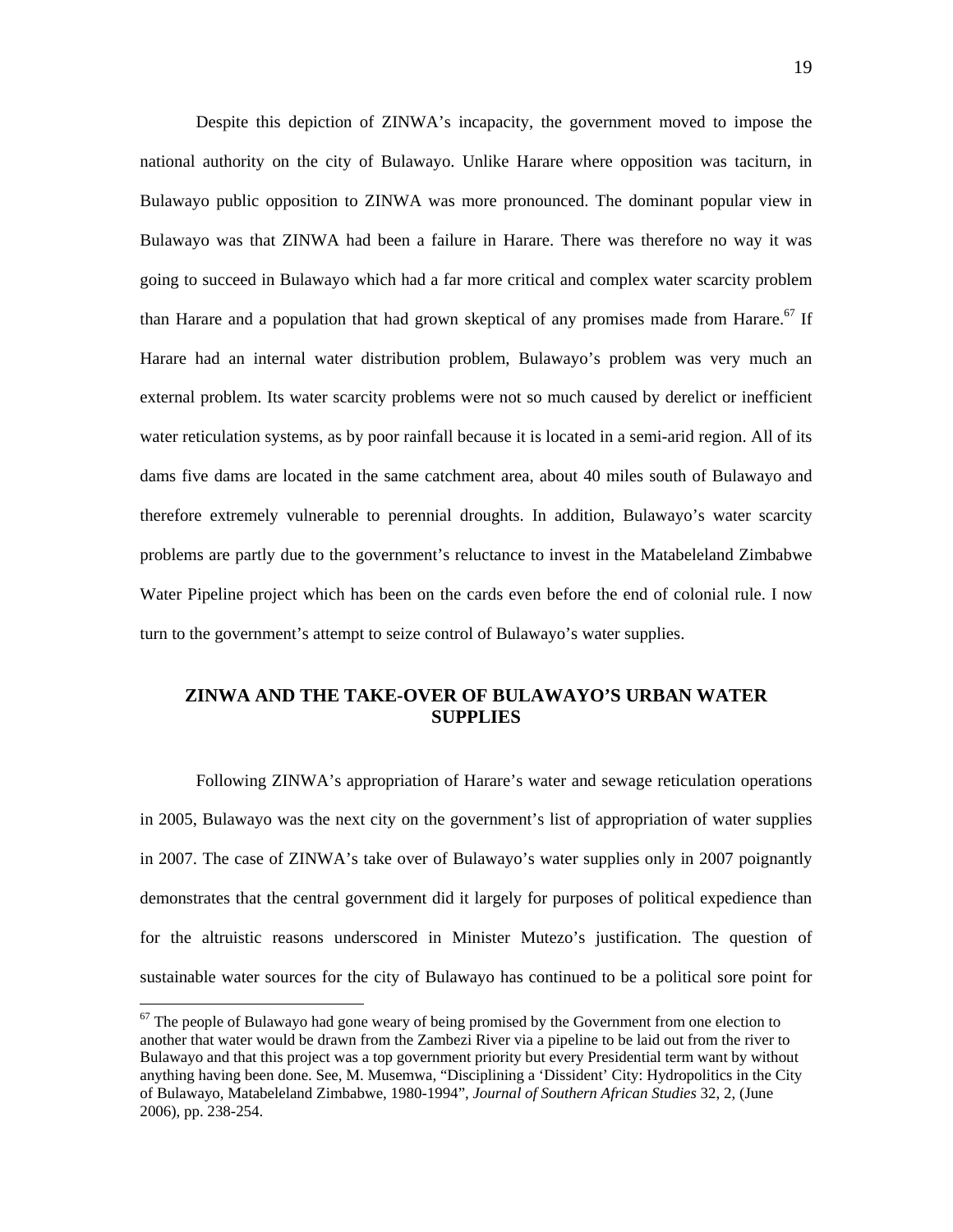the residents and industrialists who hold the government responsible for disregarding numerous appeals by the BCC to provide a lasting solution to the city's water problems. A flashback to Bulawayo's historical conflict with the post-independence state over water beginning in the first 12 years of independence is necessary for us to see how the question about water is laden with politics. Elsewhere, I have documented the intense competition between the central government and the BCC over water and explored the social, economic, and political bases of this conflict between 1980 and 1994.<sup>68</sup> I have demonstrated how the government of Zimbabwe was not willing to help the city of Bulawayo to find long lasting solutions to its quest for sustainable water sources because of the government's perceptions of the city as a site of opposition politics. Therefore, to rein in the politically 'errant' city, the central government used water as a weapon of control. I ended this paper by pointing out that during the period under review, 1980 to 1994), Bulawayo became prototypical of how the ZANU-PF government would later discipline 'dissident' cities.

I reiterate these points to show the continuities of city-state struggles over water and to expose the contradictions inherent within government policy: at one time – and for a long time too – it is not interested in doing anything about water development in Bulawayo – a few years down the line, after losing crucial parliamentary and municipal elections,<sup>69</sup> it wants to expropriate water supplies from all cities and towns on the simple reason that they can no longer cope. Yet, a systematic analysis of how the take-over by ZINWA was engineered by the government, and the authority's lack of capacity and preparedness to tackle the demands of water treatment, distribution and billing, its failure to consult and the resultant widespread opposition to the scheme, all show that this was one of the significant ways in which the government sought to regain control over the urban areas.

<sup>&</sup>lt;sup>68</sup> Musemwa, "Disciplining a 'Dissident' City'; and B. Berry and E. Nel, ""Operation Pipeline" – Bulawayo's Search for Water',  $Geography$  78, 3, pp. 312-315.

<sup>&</sup>lt;sup>69</sup> In Bulawayo, the MDC has 24 out of 29 wards, giving it a huge majority in the City Council. Four are ZANU-PF councilor and only one is an Independent (*The Financial Gazette*, 15 February 2007).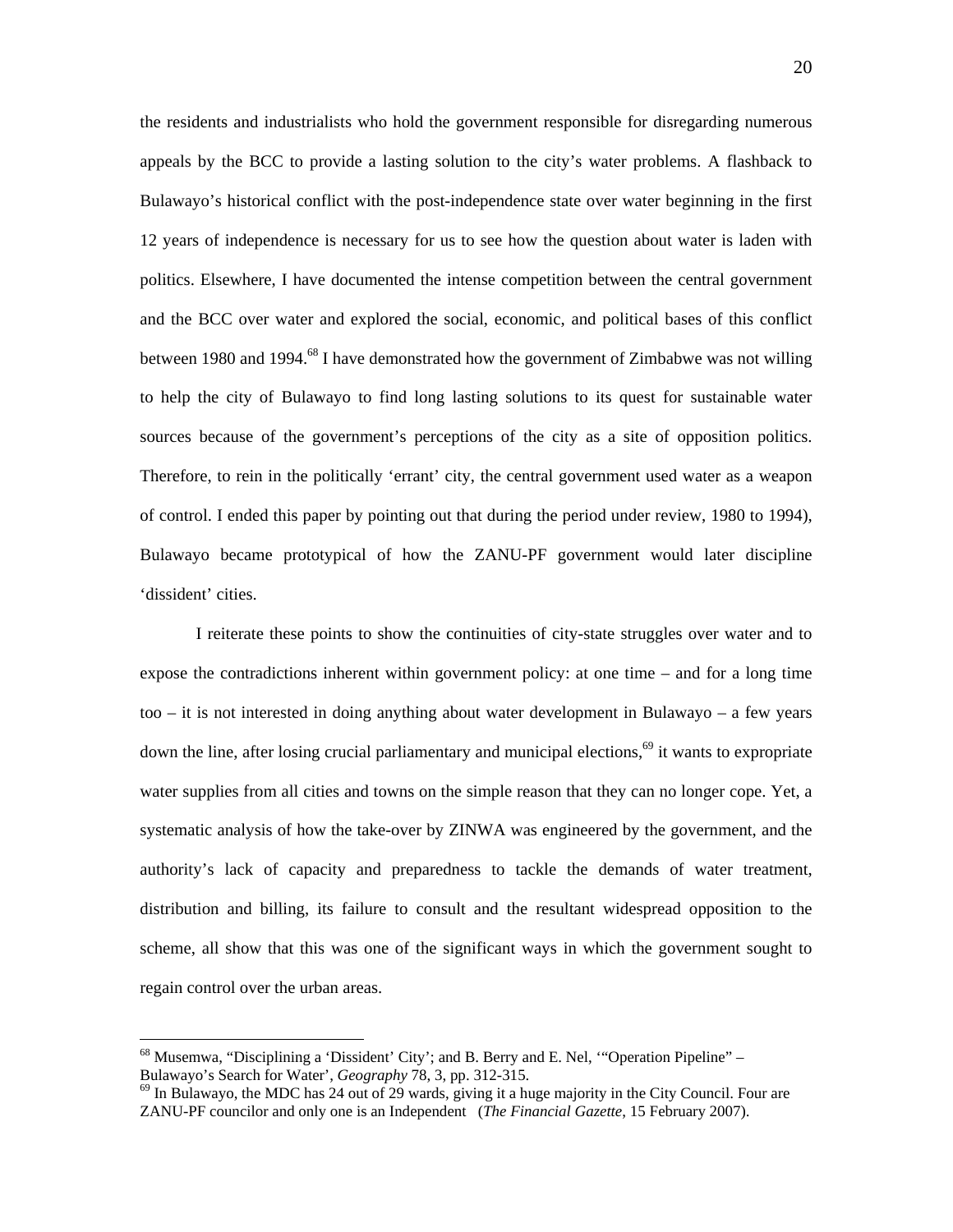When the news of ZINWA's impending take-over gradually filtered through, various people ranging from councillors, politicians, to ordinary residents expressed their opposition to such a move.<sup>70</sup> The directive presented a rare occasion in the city for people from different political persuasions to unanimously come together and condemn the proposed take-over of the city's water supply systems. The MDC-dominated BCC led by its executive mayor, Japhet Ndabeni-Ncube, and the town clerk, Moffat Ndlovu vehemently opposed the directive. The mayor was particularly incensed by the government's announcement that ZINWA was not obliged to compensate councils for the infrastructure it was taking over. This raised the ire of Bulawayo's mayor who argued that taking water supplies from the municipality was tantamount to squeezing life out of the city. The water and sewage reticulation account contributed 40 percent of the city's income and the same account often generated a surplus which the BCC used to subsidise other important service delivery areas such as education, housing and community services. It was on this basis that the mayor, supported by both MDC and ZANU-PF councillors refused to surrender their water and sewage infrastructure to ZINWA.<sup>71</sup>

Members of the ZANU-PF Bulawayo provincial committee as well as Bulawayo-based members of the ZANU-PF politburo (the party's highest decision-making body) which included former Minister of Home Affairs and now Chairperson of the Matabeleland Zambezi Water Trust, Dumiso Dabengwa and Minister of Information, Dr. S. Ndlovu, all rallied behind the BCC's rejection of the directive. Their common position was that ZINWA should focus on its mandate enshrined in the ZINWA Act, i.e. to provide bulk water supplies, and in the words of Effort Nkomo, the ZANU-PF provincial spokesman, 'let Council distribute the commodity because it has the capacity to carry out that function'.<sup>72</sup> Arguing that 'Bulawayo was the best run City in the country', Winos Dube, chairperson of the Bulawayo United Residents Association (BURA) pointed out that ZINWA had nothing to offer except that, 'our standards will tumble

<sup>70</sup> *The Standard*, 28 January 2007. 71 *Mail and Guardian* (South Africa), 16-22 February 2007. 72 *The Standard*, 28 January 2007.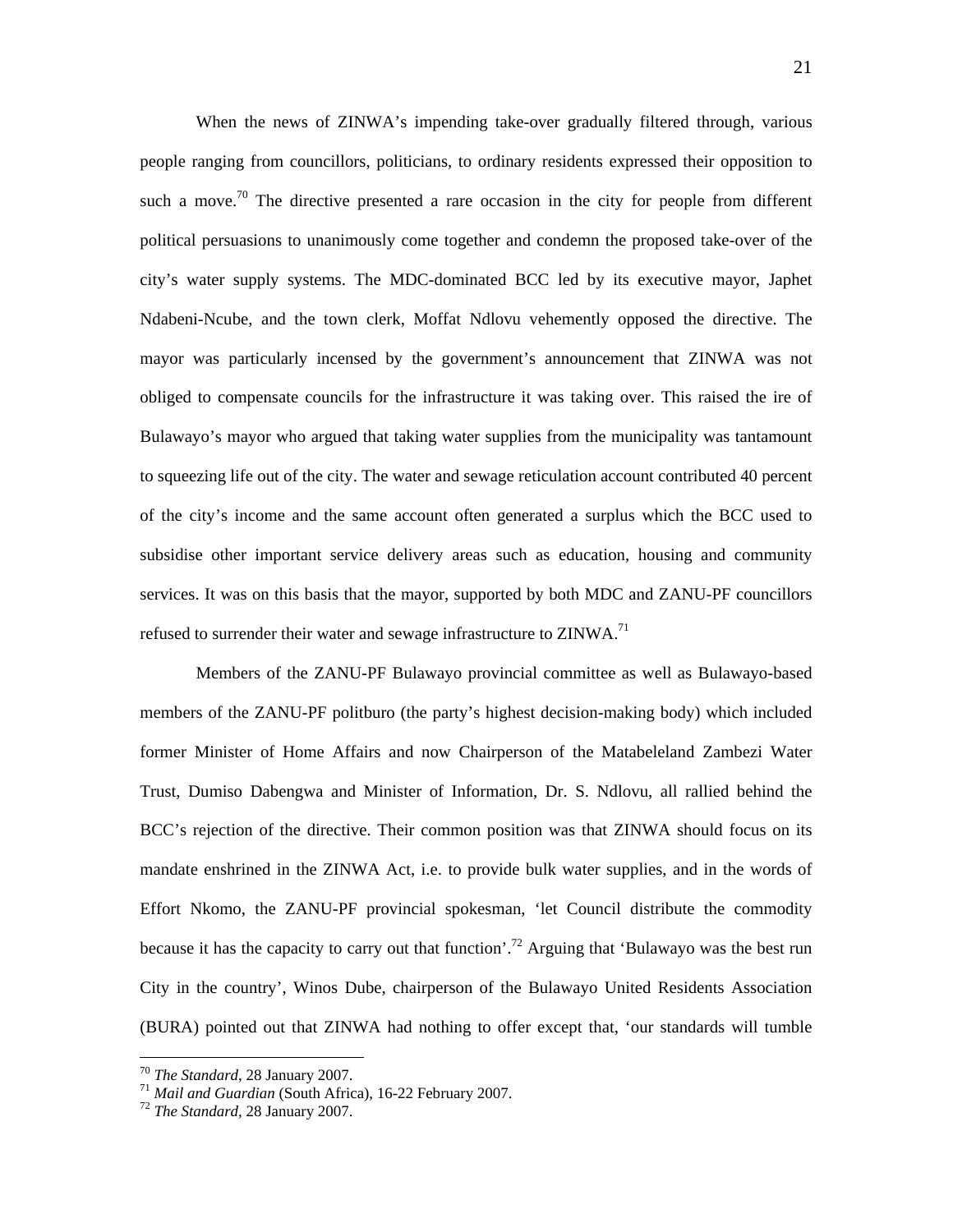because it has demonstrated beyond doubt that, in towns like Harare, it is not capable'.<sup>73</sup> The business sector, through the Zimbabwe National Chamber of Commerce (ZNCC) also protested against ZINWA and concurred with the arguments made by the BCC.<sup>74</sup>

The threat to take over Bulawayo's water and sewer reticulation came at a time when Bulawayo had since  $2005^{75}$  been experiencing severe water shortages which continued until the end of 2007 when the city received good rains and all dams filled to capacity. By the time the cabinet directive was announced, the BCC had just de-commissioned two of its five supply dams after they had dried up in 2006, plunging the city into a water shortage crisis.<sup>76</sup> By the end of January 2007 dam levels had dropped drastically.<sup>77</sup> To conserve what little water remained, the BCC subjected residents to water rationing measures as some of the city's dams were almost drying up. In hard times like these, the city council would have taken recourse to the 77 boreholes (drilled during the severe drought of 1992) in the Nyamandlovu aquifer to augment its water supplies. But ZINWA had only managed to rehabilitate a total of 33 boreholes with funds it had ironically received from the BCC and these were inadequate under the circumstances.<sup>78</sup> Residents condemned the timing of the government order to the BCC to surrender its water distribution functions to the national water authority. This was coming at a time when the city was confronted with critical water shortages and needed immediate solutions. An irate BCC employee found it 'mind boggling to imagine how ZINWA will purify and deliver a non-existent commodity in the case of Bulawayo'.<sup>79</sup> Other councillors construed the government's act of issuing a directive without having taken recourse to consultations with a wide-spectrum of the people's

<sup>&</sup>lt;sup>73</sup> The Standard, 28 January 2007.<br><sup>74</sup> The Zimbabwe Times, 'ZNCC Protests Takeover of Bulawayo Water Management', 14 February 2007.<br><sup>75</sup> See, *Chronicle*, 'Water Crisis – Can Something Be Done? 6 August 2005'; *Chronicl* 

Worsens', 30 August 2005; *Chronicle*, 'Water Crisis Exposes City Fathers', 11 November 2005. 76 *Sunday News* (Bulawayo) 'Byo Slides into Crisis: Supply Dam Dries Up', 8 October 2006. Bulawayo's

water supplies are derived from five dams, namely, Insiza, Umzingwane, Inyankuni, Lower and Upper

<sup>&</sup>lt;sup>77</sup> Eddie Cross, 'Bulawayo Must Leave!! The Water Crisis in Bulawayo', ( $\frac{http://www.swradioafrica.com}{http://www.swradioafrica.com}$ )<sup>78</sup> City of Bulawayo: Water for Bulawayo, 'Bulawayo Water Projects in Focus', insert in the Zimbabwe Independent, 29 Sept

<sup>&</sup>lt;sup>79</sup> The Insider, March 2007 (The Insider Publications, 2007).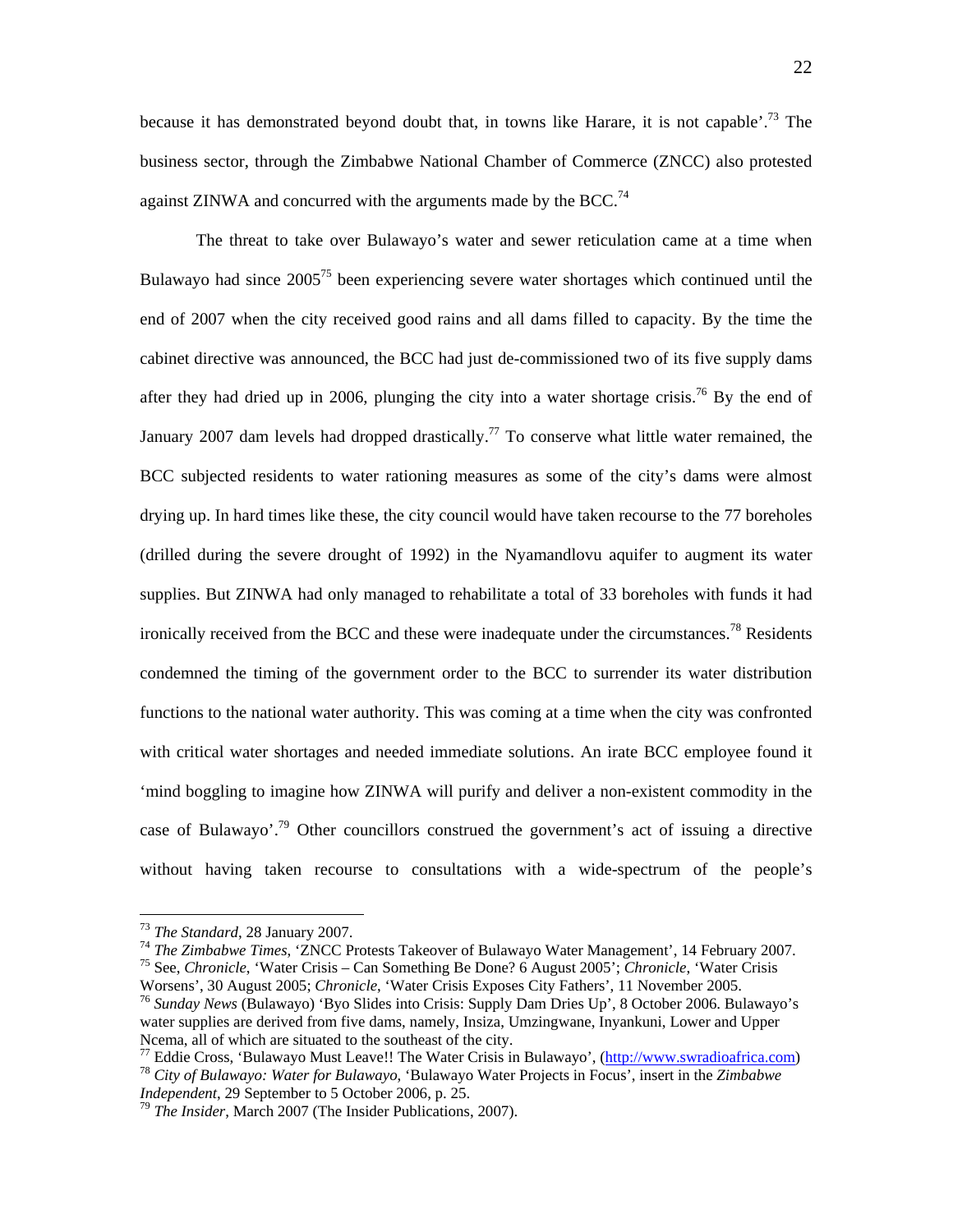representatives at various levels as an unbridled display of arrogance. A senior councillor, Alderman Charles Mpofu, the only independent councillor in the BCC, was very blunt::

We were elected by the people in the same way that those in government were. So we stand by our decision: No to ZINWA. I am appealing to you that for the first time in the history of this country, can we be respected as the representatives of the people? $80$ 

These protestations were followed by a two-day 'Anti-ZINWA' demonstration in the city following the Minister of Water and Infrastructure Development's visit Bulawayo in mid-February 2007 to meet with city councillors to explain government's decision as well as listen to their grievances.<sup>81</sup> But the meeting did not result in any compromise as the Minister left after declaring that the cabinet would not reverse its decision.

The popular and official resistance to ZINWA in Bulawayo underscores the sense of 'belonging' by the residents of Bulawayo. Their view was that they were citizens of the city of Bulawayo who collectively owned the infrastructure passed from one generation to another. In other words they perceived it as their heritage. The Mayor of Bulawayo, Japhet Ndabeni-Ncube, (MDC), summed up the meaning of the water supply systems to the city in sentimental and possessive tones: 'The people are simply saying this is our baby. The City of Bulawayo is ours. The infrastructure is ours. The infrastructure [that] ZINWA] wants to take over is ours. We need our revenue'.82

Before the council and the residents' anger at the imposition of ZINWA had subsided, Bulawayo was hit by a proposal from ZINWA that it was going to purify the polluted water in the Khami Dam for consumption by the people of Bulawayo in order to increase its water supplies following the de-commissioning of all but two of the city's dams in late 2007. Khami Dam, built in 1928, had been de-commissioned in 1988 after a study had shown that its water had become heavily polluted. Once again, this proposal provoked an uproar among the city's residents. The Bulawayo City Council, the Bulawayo United Residents Association, and senior ZANU-PF

<sup>80</sup> *The Financial Gazette*, 15 February 2007 81 *Mail and Guardian*, 16-22 February, 2007. 82 *The Insider*, 12 March 2007.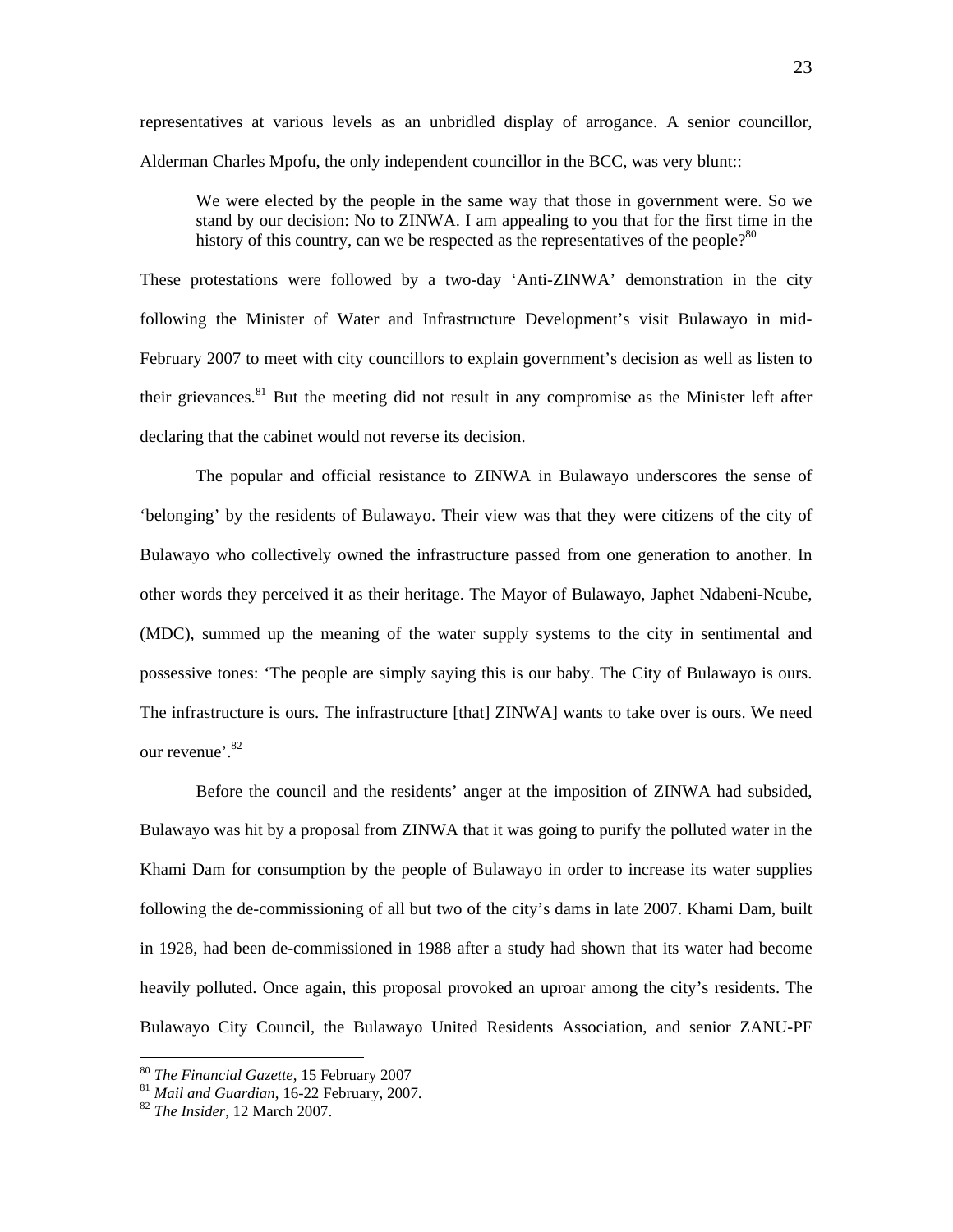members rejected the proposal outright, arguing that it was ludicrous and bordered on contempt for the people of Bulawayo to be given water from a dam that had been 'stockpiling raw sewage "everyday for the past 19 years"<sup>23</sup> Dabengwa's rejection of the idea was even more dramatic and candid as he retorted to a *Sunday Mail* reporter's question in his Ndebele vernacular: '*Ofuna ukunatha amanzi eKhami kabuye lenkomitsho yakhe azowakha azinathele*' (If there is anyone who wants to drink that water he should take his cup and drink it alone), and he added, 'That water is unclean and you cannot expect people to drink it<sup>3,4</sup> Following such opposition from Bulawayo, ZINWA and the Ministry of Water Resources and Infrastructure were forced to back down on the issue. $85$ 

Intense opposition that unites people across political and other divisions especially at a time when a general election is imminent hardly augurs well for a ruling party which had become unpopular in the same urban area over many years. Indeed, some leaders from none other than the ZANU-PF party expressed concern about the timing and purpose of such a top-down imposition of a structure that sought to undermine the powers of a relatively functioning urban local government closer to the general elections on 29 March 2008. One anonymous leader claimed to have expressed this fear to the Minister of Water Resources: 'We told him that we are battling to win back lost political ground in Bulawayo and then we have this. We made it clear to him that Zinwa was playing with fire and the ruling party should expect to get zero votes from this region in any elections'.<sup>86</sup> Fearing that this controversy could become a decisive factor in the elections, especially in a city in which the ruling party had become accustomed to losing, the government suspended the plan until after the elections.<sup>87</sup> The ZANU-PF local leader was right. The ruling party lost dismally to the MDC in Bulawayo urban constituencies and in the surrounding provinces of North and South Matabelelend – continuing a losing streak that began with the 2000

<sup>&</sup>lt;sup>83</sup> SW Radio Africa London (http://www. allAfrica.com), 9 October 2007.<br><sup>84</sup> The Sunday Mail (Bulawayo), 14 October 2007.<br><sup>85</sup> The Standard, 4 November 2007.<br><sup>86</sup> Mail and Guardian, 'Zanu-PF Tries to Win Over Bulawayo',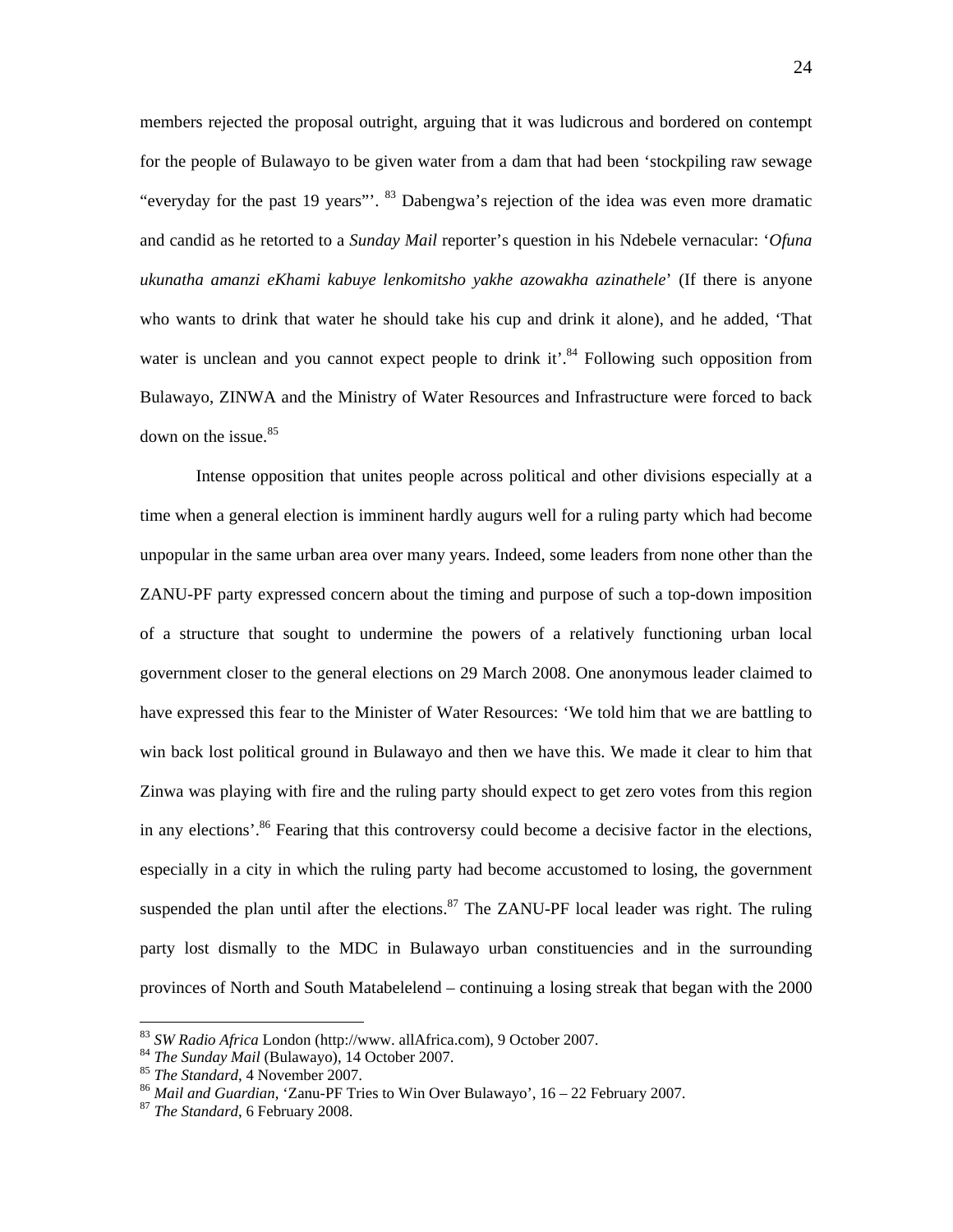elections. The government's dithering on the MZWP project on which the residents of Bulawayo have pinned their hopes for an enduring solution to a decades-old water problem is undoubtedly a significant factor which influenced the outcome of the recent elections. Water has engendered new forms of political tension between the BCC and the state. However, it has also advanced greater urban cohesion in colonial Bulawayo (if only among white ratepayers) and postcolonial Bulawayo as shown above. Similarly, for all its tacit reaction, Harare delivered the vote to the MDC in the recent parliamentary election.

In many ways, the current struggles over water between city and state in Zimbabwe have come to epitomise the 'struggle for the country's soul and spirit' and confirmed Bond and Manyanya's speculation that these 'will soon transcend Zanu-MDC conflicts … which currently represent the superficial state of class and electoral struggle'.<sup>88</sup>

## **Conclusions: Towards an Understanding of the Actions of the State and Reactions they Engendered.**

In a conflict-ridden and polarized society such as exists in Zimbabwe today, and in which the state has been one of the main agents of discord, it is difficult to gauge the extent to which it was genuinely concerned about the state of water shortages in the urban areas. It is therefore, tempting to say that the cavalier attitude in which the government of Zimbabwe took over, and in the case of Bulawayo threatened to take over water and sewer facilities from all the local authorities in the country's towns and cities was largely predicated upon political considerations. Why was the Zimbabwean state prepared to risk loosing what little popularity, if any, had been left in the country's urban areas by imposing ZINWA without following consultative procedures on an issue that was critical for the survival of urban residents? It may very well be that the state cared about the deplorable state of urban water affairs and was committed to providing a solution

<sup>88</sup> P. Bond and M. Manyanya, *Zimbabwe's Plunge: Exhausted Nationalism, Neoliberalism and the Search for Social Justice* (Pietermaritzburg, University of Natal Press, 2002), p. 174.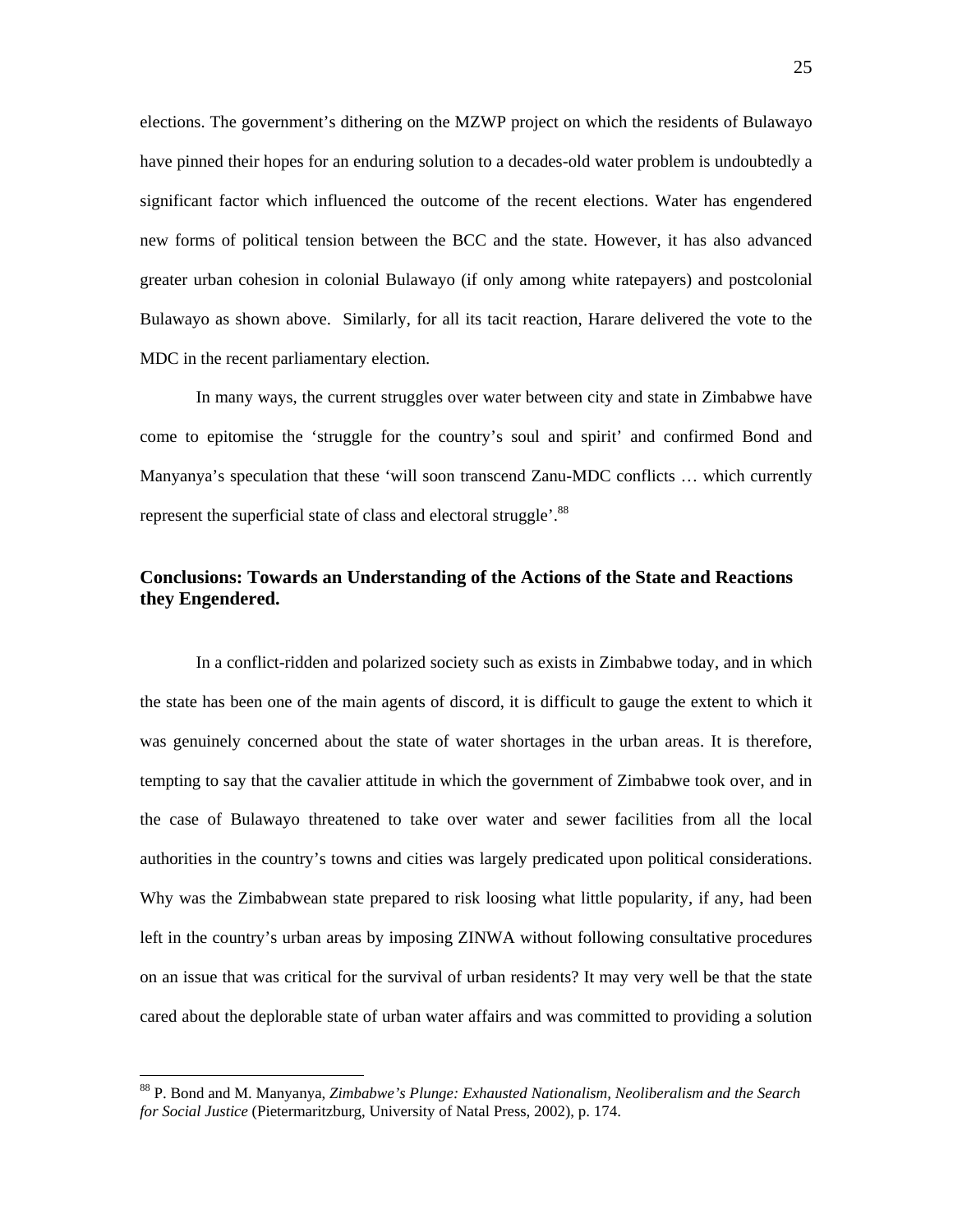to the cities' water woes. After all, the state had registered an impressive record of social spending on rural water development between 1980 and 1990 when ESAP reversed most of the gains it had made. The difference now was that the set of political and economic circumstances, both global and local, had changed. The ruling party was increasingly becoming unpopular both at home and abroad beginning with losing the February 2000 referendum, the rise of the opposition MDC, the violent land invasions, loss of the urban vote in both municipal and parliamentary elections, sanctions targeted on leadership of government, an uncontrollable inflationary surge, shortage of foreign currency, and many other shortages. All these factors forced the state to behave as if it was now under siege from the local and the global forces and hence it began to make interventions in heavy-handed ways, often couched in populist discourses.

 Writing about housing in the third world, Mike Davis argued that 'the idea of an interventionist state strongly committed to social housing and job development seems either a hallucination or a bad joke, because governments long ago abdicated any serious effort to combat slums and redress urban marginality'.<sup>89</sup> This statement rings true of the state in Zimbabwe as far as urban water development is concerned. As I have shown in the first half of the paper, the state circumscribed its role in the provision of water to the rural areas and consigned a similar responsibility it ought to have undertaken in the urban areas to urban local authorities. This it did according to the letter and spirit of the 1976 Water Act (later the 1998 Water Act) which divided the roles of the central and local government. Central government would provide bulk water supplies, build dams and bring the raw water to the margins of the City from where local authorities would access, treat it, and distribute charge tariffs. Although local governments under the Urban Councils Act were accountable to the state they were very much left alone to distribute water.

The state's minimalist role in the provision of water was further fortified by the neoliberal ESAP which demanded that the Zimbabwe government must remove subsidies on services

<sup>89</sup> M. Davis, *Planet of Slums* (London: Verso, 2006) p. 62.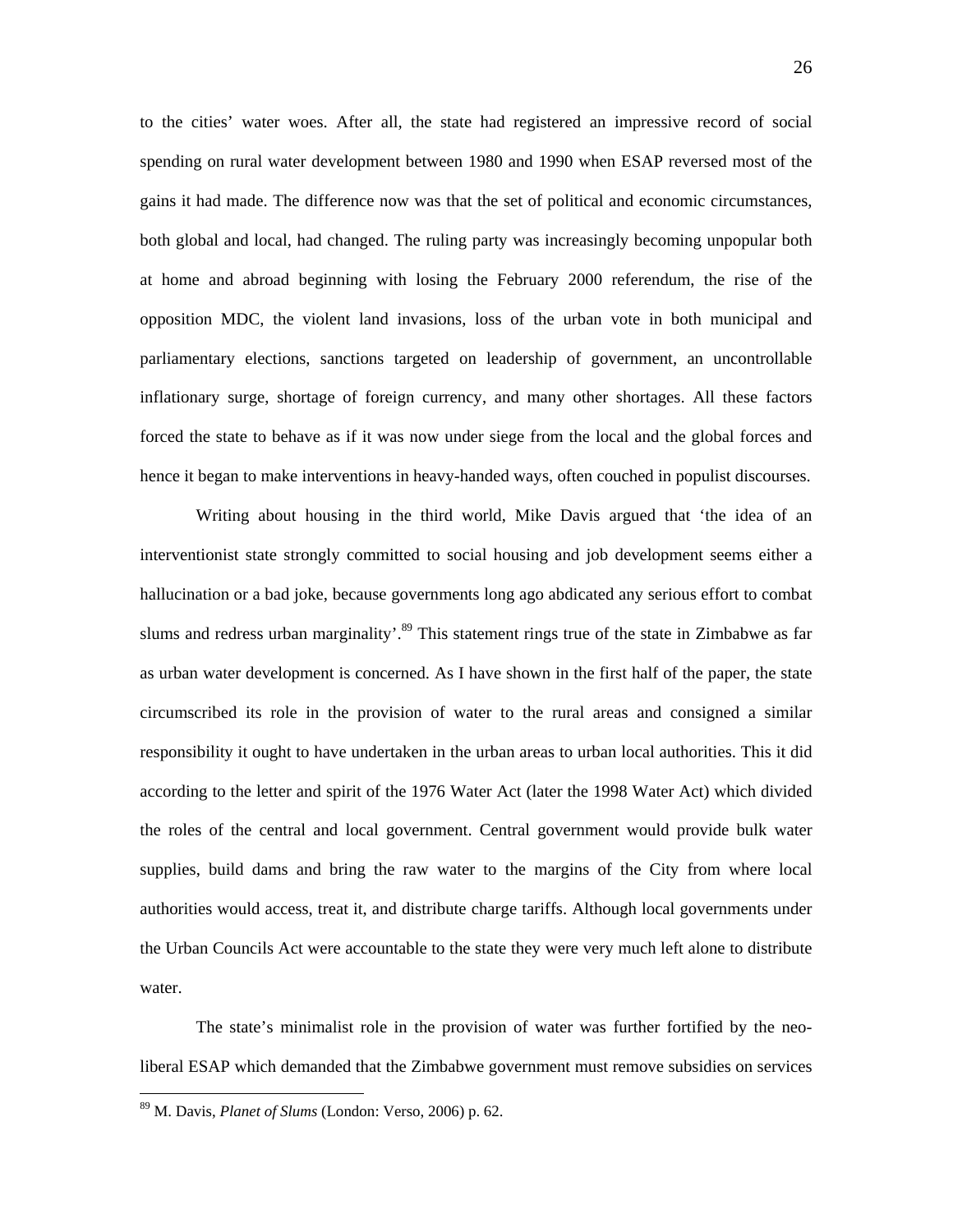such as water and cease to treat it less as a social good and more as an economic good – i.e. on that was to be priced, sold and generate profits – and this was to be best achieved through privatization of water. ZINWA was thus created as a demonstration of the government's commitment towards commercialization and for a while its boundaries and activities remained confined to dealing with bulk projects whilst ensuring that it would be run as an independent commercial concern. But as the political control over the urban areas was beginning to slip away, ZINWA, in the words of an editor of *The Zimbabwe Independent* was converted into 'a predatory monster, for ZINWA is, in material terms, no more than government's paw to oust the MDC from urban local councils'.<sup>90</sup> This insinuation to the predatory nature of ZINWA has made me to think about what the meaning of ZINWA might be in the Shona language for it sounds very much like a Shona word: ZINWA (Zi – denotes a monster: - nwa –drink: ku-nwa to drink: a monster that gulps urban Councils' water).

The cabinet directive also raises questions about its legality and constitutionality. On what basis or which provisions of what law the cabinet issued its directive has remained a matter for conjecture among analysts, local authorities, residents and civil society. In the absence of evidence of any attempts by the government to hold not least a commission of inquiry to seek the advice of independent experts on the state of urban water management or a repeal of the law that defined the state-city roles taking into account due process of parliamentary scrutiny and debates of arguments for and against the need for change, or to declare the cities disaster areas, the actual intentions of the cabinet in issuing this directive have remained baffling to residents and civil society who have interpreted ZINWA's takeover as a political move by the state meant to control the urban areas.<sup>91</sup> In fully operational democracies, this extra-parliamentary conduct by the cabinet would have led to a constitutional crisis.

<sup>90</sup> *Zimbabwe Independent*, 3 September 2007.

<sup>91</sup> See, *Mail and Guardian*, 16-22 February 2007: 'Zanu-PF Tries to Win Over Bulawayo; *The Zimbabwe Independent*, 2 February 2007: ZINWA Must Be Stopped'.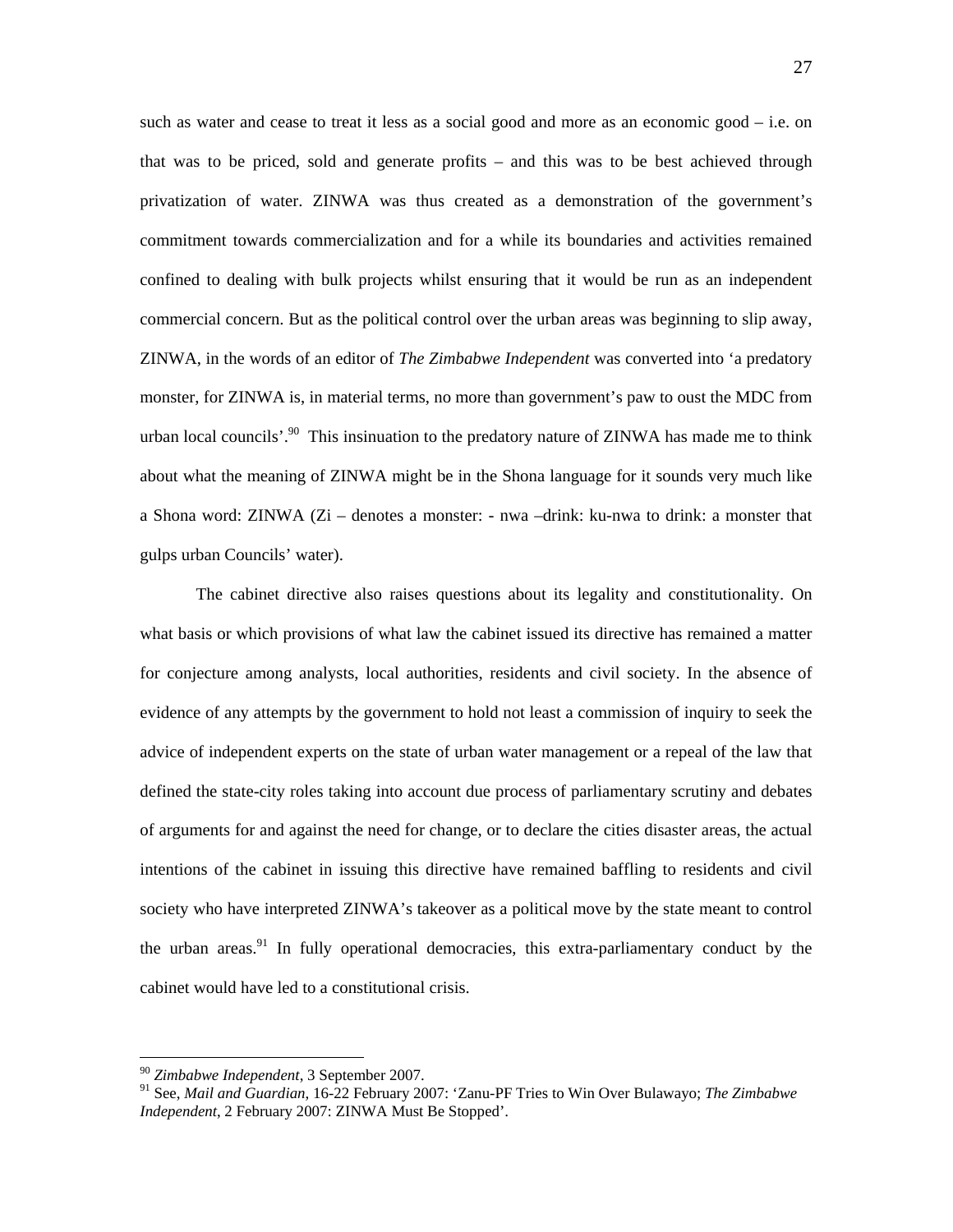A broad spectrum of stakeholders in urban management ranging from politicians, senators and parliamentarians (especially those in Bulawayo), municipal authorities to civic bodies all argued that the government's attempt to render impotent urban local authorities, especially those controlled by the MDC, via the appropriation of water and sewage reticulation by ZINWA was 'ill-advised'. Submissions made to the Parliamentary Portfolio Committee on Local Government (PPCLG) in 2007 by various stakeholders concurred that ZINWA lacked the capacity and wherewithal to exercise its newly acquired functions in urban areas, let alone the legal powers to take over the from municipalities.<sup>92</sup> Stakeholders questioned ZINWA's ability to provide clean water within urban areas, at a time when it was failing to manage existing bulk water supplies. They went further to argue that the expropriation of urban water infrastructure contravened the Urban Councils Act which authorises urban local authorities to provide and operate independent water and sewer services.<sup>93</sup>

By the admission of the relevant Minister of Water and Infrastructure Development, ZINWA neither had the resources nor the competencies to take-over the provision of urban water supplies. Earlier on, in 2006, the Comptroller and Auditor-General had issued a jarring report on the performance of ZINWA which was in charge of water works in smaller towns, rural service centres and growth points. The audit, presented to the Public Accounts Parliamentary Portfolio Committee in 2006 pointed out that ZINWA had not been successful in providing a regular, uninterrupted and quality water supply: 'My audit revealed that Zinwa was failing to find provide undisrupted water supply and water of the right quality to its customers in small towns, growth points and institutional customers such as Prison Services, Zimbabwe Republic Police and the Defence forces'.<sup>94</sup> The Comptroller and Auditor-General also found out that the ZINWA did not

<sup>92</sup> Parliament of Zimbabwe: *Second Report of the Portfolio Committee on Local Government on ZINWA's Take Over of Water and Sewerage Service in the City of Harare and the Proposed Take Over of these Services in Cities and Towns in the Rest of the Country*. Presented to the Parliament of Zimbabwe in March 2007. [S. C. 3, 2007]

<sup>93</sup> *Second Report of the Portfolio Committee on Local Government on ZINWA's Take Over*, 8.

<sup>94</sup> Quoted in *The Zimbabwe Independent*, 5 January 2007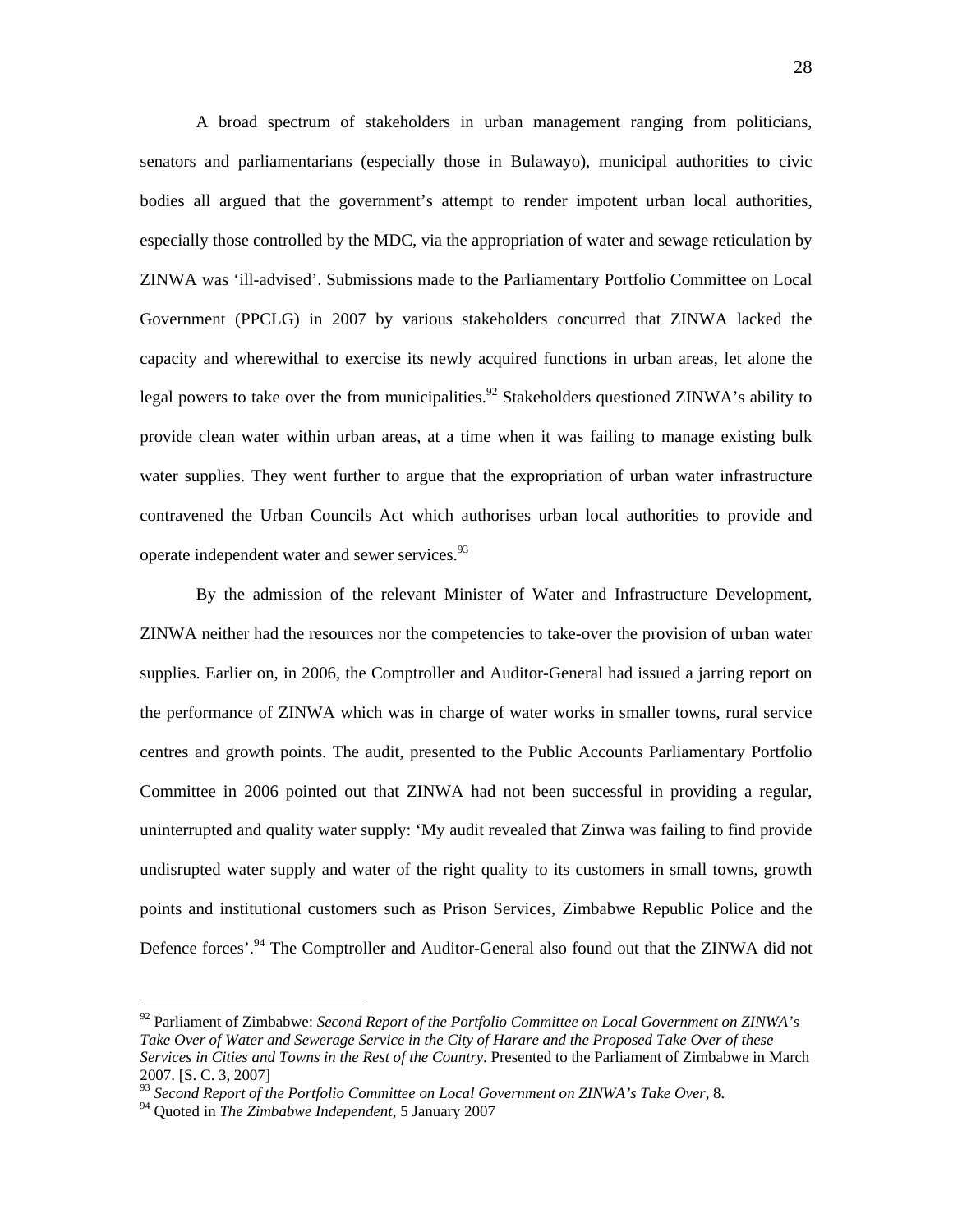have an operational business plan and had failed to maintain plant, equipment and standby facilities.<sup>95</sup> Similarly in its findings, the PPCLG concluded that 'ZINWA was not in a position to take over these services'.<sup>96</sup> In a veiled critique of the Cabinet, the PPCLG noted that the Executive had been ill advised when it made the decision that ZINWA should take over the water and waste water services in urban areas wholesale. The PPCL offered a salutary recommendation that it was critical for the Cabinet, 'to go back to the drawing board and make the take over of water and sewerage services in Harare a case study before ZINWA went on to take over these services in other urban areas'.<sup>97</sup> With all this information at hand, the GoZ has not reversed its decision but the urban water crisis continues unabated. It can only be surmised therefore that there are no clear substantive reasons why the GoZ of used the method of confiscation of local power from municipalities other than to render them ineffective and become unpopular with urban citizens and ratepayers.

In their new book, Bayliss and Fine have suggested alternative approaches to privatisation. They propose a new policy 'that each public service should be attached to an "authority" dedicated to that purpose, water authority, energy authority and so on'.<sup>98</sup> Well, Zimbabwe has had both, ZINWA and ZESA, and water and energy public services are worse off today than they were before the birth of these authorities. Further a-field, Ayodeji Olukoju offers yet another salutary demonstration of how the National Electric Authority (NEPA) in Nigeria, established by decree in 1972, became an epitome of the 'utter failure of state monopolies in the power sector'.<sup>99</sup> Ensuring universal service delivery in Zimbabwe and elsewhere, will take more than the imposition of a parastatal or an authority run by government functionaries. Instead, it will require, in the words of Susan J. Pronk, 'no less than a radical transformation of society and

<sup>&</sup>lt;sup>95</sup> The Zimbabwe Independent, 5 January 2007<br><sup>96</sup> Second Report of the Portfolio Committee of Local Government on ZINWA's Takeover', 17.<br><sup>97</sup> Second Report of the Portfolio Committee on Local Government on ZINWA's Take O

<sup>98</sup> Kate Bayliss and Ben Fine, *Privatisation and Alternative Public Sector Reform in Sub-Saharan Africa:* 

*Delivering on Electricity and Water Court 1*<br><sup>99</sup> Ayodeji Olukoju, ''Never Expect Power Always'': Electricity Consumers' Response to Monopoly, Corruption and Inefficient Services in Nigeria', *African Affairs* 103 (2004), p. 51-71.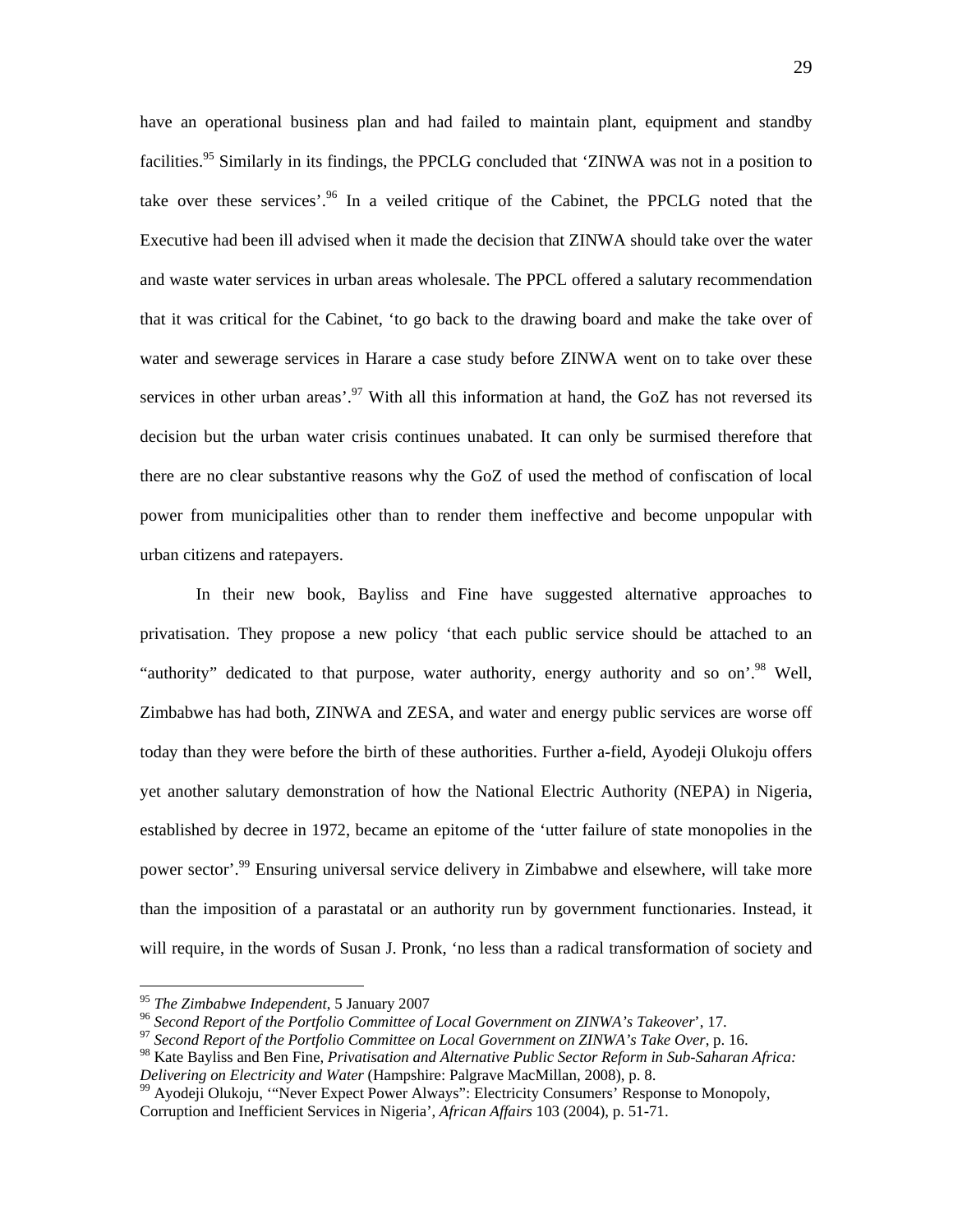economy in which citizens actively participate to determine how national wealth is produced and

distributed'.<sup>100</sup>

#### *Bibliography of books and articles*

*References to other sources, including interviews, archives, newspaper articles, websites and grey publications, are contained in relevant footnotes.* 

Alexander, Peter, 'Workers, the MDC and the 2000 Election', *Review of African Political Economy* 27, 85 (September, 2000), pp. 385-406.

Bayliss, Kate and Ben Fine, *Privatisation and Alternative Public Sector Reform in Sub-Saharan Africa: Delivering on Electricity and Water* (Hampshire, Palgrave MacMillan, 2008).

Berry, B., and E. Nel, '"Operation Pipeline" – Bulawayo's Search for Water', *Geography*, 78, (1990), pp. 312-315.

Bond, Patrick, 'The Socio-political Structure of Accumulation and Social Policy in Southern Africa', J. O. Adesina (ed.) *Social Policy in sub-Saharan African Context: In Search of Inclusive Development*  (UNRISD, Palgrave MacMillan, 2007), pp. 198-223.

Bond, Patrick and Masimba. Manyanya, *Zimbabwe's Plunge: Exhausted Nationalism, Neoliberalism and the Search for Social Justice* (Pietermaritzburg, University of Natal Press, 2002).

Chabal, Patrick and J. Daloz, *Africa Works: Disorder as Political Instrument* (Oxford, James Currey, 1999)

Colquhoun, S., 'Present Problems Facing the Harare City Council', L. Zinyama, D. Tevera, and S. Cumming (eds.) *Harare: The Growth and Problems of the City*, (Harare, University of Zimbabwe Publications, 1993)

Dansereau, S., 'Between a Rock and a Hard Place: Zimbabwe's Development Impasse', H. Melber (compiler) *Zimbabwe-The Political Economy of Decline*, Discussion Paper No. 27 (Uppsala, Nordic Africa Institute, 2004), pp. 7-25.

Davis, Mike, *Planet of Slums* (London, Verso, 2006)

 $\overline{a}$ 

Derman, Bill, A. Ferguson and F. Gonese, 'Decentralisation, Devolution and Development: Reflections on the Water Reform Process in Zimbabwe', Broadening Access and Strengthening Input Systems Collaborative Research Programme (BASIS, CRSP), 9 August 2000.

Franke, K., 'Sexual Tensions of Post-Empire', *Studies in Law, Politics and Society* 33, (2004), pp. 65-90.

Gandy, Matthew, 'Rethinking Urban Metabolism: Water, Space and the Modern City', *City: Analysis of Urban Trends, Culture, Theory, Policy, Action* 8, 3 (2004), pp. 363-379.

Gwebu, Thando D.,'Urban Water Scarcity Management: Civic vs. State Response in Bulawayo', *Habitat International* 26 (2002), 417-431.

<sup>100</sup> Susan J. Pronk, 'The Politics of Water Privatisation in the Third World', *Review of Radical Political Economics* 39, No. 1 (Winter 2007), pp. 126-131.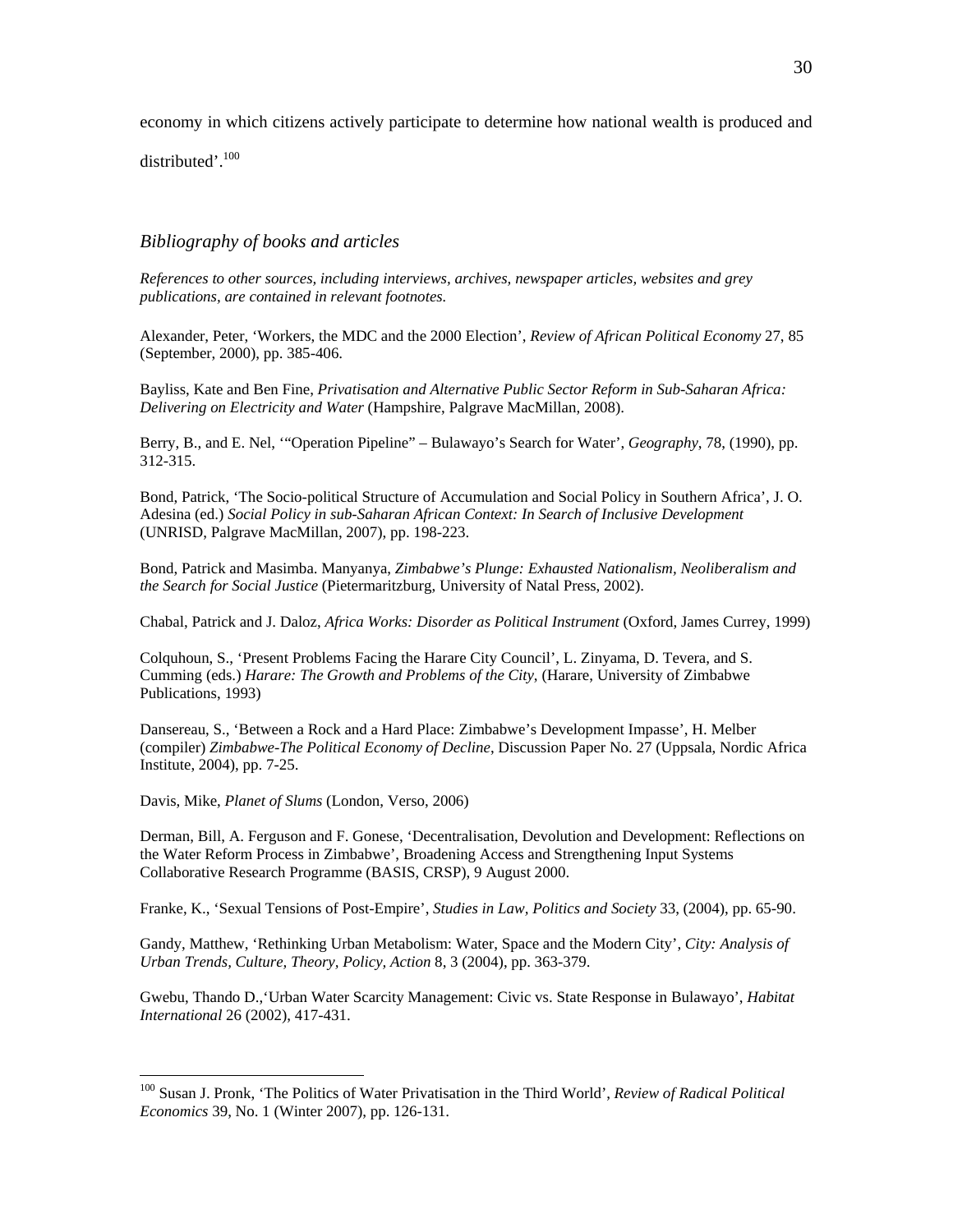Hellum, Anne, and B. Derman, 'Negotiating Water rights in the Context of a New Political and legal Landscape in Zimbabwe', F. Von Benda-Beckmann and K. Von Benda-Beckmann, and A. Griffiths (eds.) *Mobile People, Mobile Law: Expanding Legal Relations in a Contracting World* (Aldershot, Ashgate Publishing Company, 2005), pp. 177-198.

Kamete, Amin Y., 'The Return of the Jettisoned: ZANU-PF's Crack at "Re-urbanising" Harare, *Journal of Southern African Studies*, Vol. 32, No. 2, (June 2006), 255-271.

Kamete, Amin Y., 'Of Jinxes and Blessings: The Opposition in Zimbabwe's Urban Local Governance', K. Hulterström, A. Y. Kamete, H. Melber (eds.) *Political Opposition in African Countries: The Cases of Kenya, Namibia, Zambia and Zimbabwe*, Nordiska Afrikainstitutet, Uppsala, Discussion Paper 37, 2007, pp. 39-60.

Kriger, Norma, 'ZANU (PF) Strategies in General Elections, 1980-2000: Discourse and Coercion', *African Affairs* 104, 414 (2005), pp. 1-34.

Lan, David, *Guns and Rain: Guerrillas and Spirit Mediums in Zimbabwe* (Cape Town, James Currey, 1985).

Magadza, C. H. D., 'Water Pollution and Catchment Management in Lake Chivero', N. A. G. Moyo (ed.) *Lake Chivero: A Polluted Lake*, (Harare, University of Zimbabwe Publications, 1997), pp. 13-26.

Makumbe, John, MW., *Participatory Development: The Case of Zimbabwe* (Harare, University of Zimbabwe Publications, 1996).

Manzungu Emmanuel, and R. Machiridza, 'An Analysis of Water Consumption and Prospects for implementing Water Demand Management at Household Level in the City of Harare, Zimbabwe', *Physics and Chemistry of the Earth* 30 (2005), pp. 925-934.

Manzungu, Emmanuel, and Collin Mabiza, 'Status of Water Governance in Urban Areas in Zimbabwe: Some Preliminary Observations from the City of Harare', *Physics and Chemistry of the Earth* 29 (2004), pp. 1167-1172.

Masunungure, Eldred, 'Travails of Opposition Politics in Zimbabwe since Independence,' in D. Harold-Barry (ed), *Zimbabwe: The Past is the Future* (Harare: Weaver Press, 2004) pp. 147-192.

Mbiba, B., 'Communal Land Rights in Zimbabwe as State Sanction and Social Control: A Narrative', *Africa: Journal of the International African Institute*, Vol. 71, No. 3 (2001), pp. 426-448.

Meredith, Martin*, Our Votes, Our Guns: Robert Mugabe and the Tragedy of Zimbabwe* (New York, Public Affairs, 2003).

Mlambo, Alois, 'The Ambiguities of Independence, Zimbabwe 1990-1990', M. C. Lee and K. Colvard (eds.), *Unfinished Business: The Land Crisis in Southern Africa* (Pretoria, Africa Institute of South Africa, 2003), pp. 57-95.

Mlambo, Alois S. *The Economic Structural Adjustment Programme: The Case of Zimbabwe, 1990-1995* (Harare, University of Zimbabwe Publications, 1997).

Moyo, Ngoni. A. G., 'Introduction', Ngoni. A. G. Moyo (ed.) *Lake Chivero: A Polluted Lake*, (Harare, University of Zimbabwe Publications, 1997), pp. vii-viii.

Musemwa, Muchaparara, "Disciplining a 'Dissident' City: Hydropolitics in the City of Bulawayo, Matabeleland Zimbabwe, 1980-1994", *Journal of Southern African Studies* 32, 2, (June 2006), pp. 238- 254.